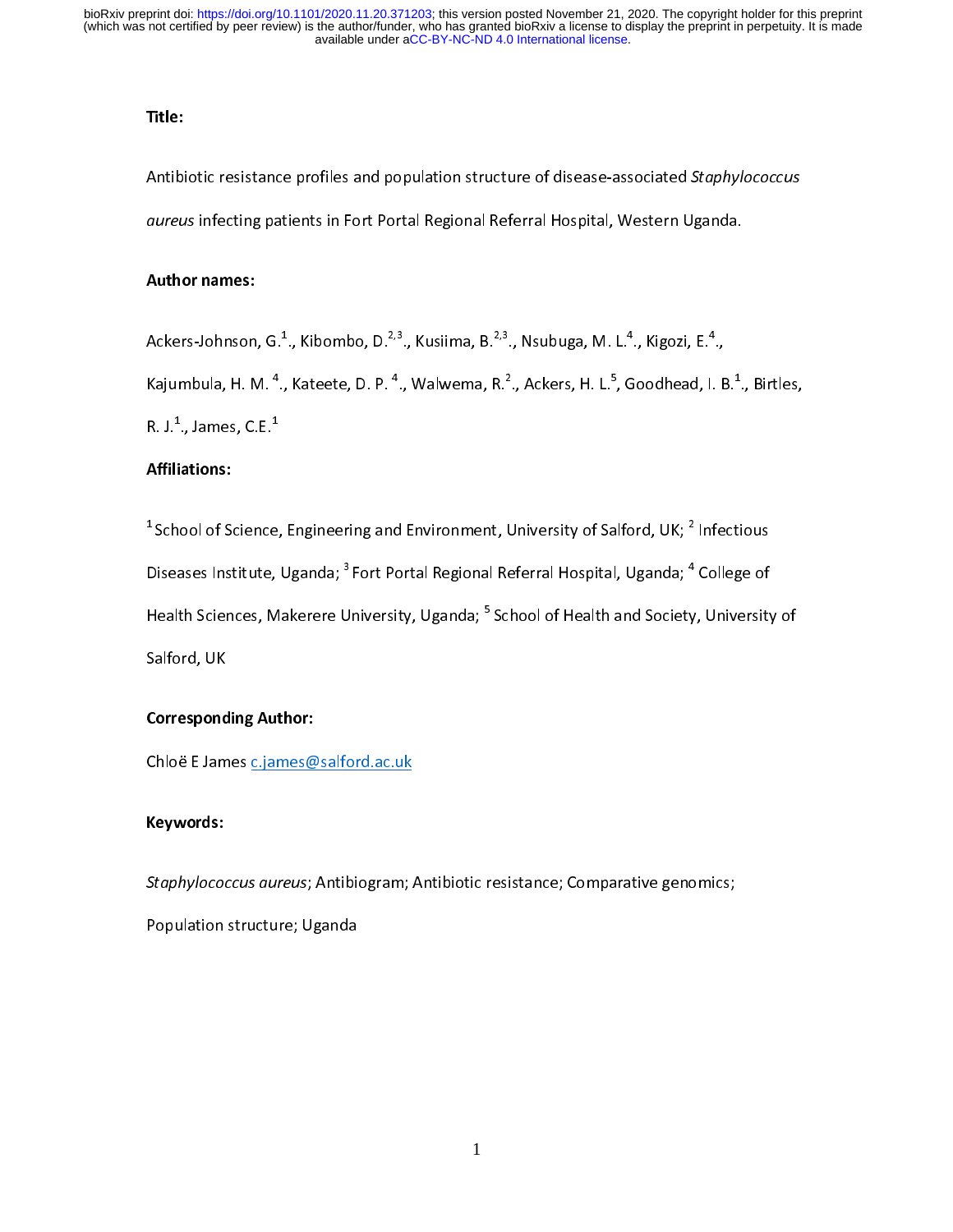available under [aCC-BY-NC-ND 4.0 International license.](http://creativecommons.org/licenses/by-nc-nd/4.0/) (which was not certified by peer review) is the author/funder, who has granted bioRxiv a license to display the preprint in perpetuity. It is made bioRxiv preprint doi: [https://doi.org/10.1101/2020.11.20.371203;](https://doi.org/10.1101/2020.11.20.371203) this version posted November 21, 2020. The copyright holder for this preprint

## Abstract

Tacking antimicrobial resistance (AMR) is particularly challenging in the research coming-<br>such as Fort Portal Regional Referral Hospital (FPRRH) in Western Uganda. Specific<br>knowledge of local AMR epidemiology is required such as Fort Portal Regional Referral Hospital (FPRRH) in Western Uganda. Specific<br>knowledge of local AMR epidemiology is required to inform evidence-based improvement of<br>antibiotic stewardship measures in the hospital. To antibiotic stewardship measures in the hospital. To address this, we combined existing<br>antimicrobial susceptibility testing (AST) from FPRRH, with whole genome sequencing (WGS)<br>of 41 *Staphylococcus aureus* isolates (2017antimicrobial susceptibility testing (AST) from FPRRH, with whole genome sequencing (<br>of 41 *Staphylococcus aureus* isolates (2017-2019). AST revealed 73% (30/41) of isolates<br>resistant to one or more antibiotics and 29% (1 and Staphylococcus aureus isolates (2017-2019). AST revealed 73% (30/41) of isolates were<br>resistant to one or more antibiotics and 29% (12/41) were multi-drug resistant (MDR).<br>Resistance phenotypes were largely explained b of 41 *Staphylococcus aureus isolates* (2017-2013). AST revealed 73% (30741) of isolates were<br>resistant to one or more antibiotics and 29% (12/41) were multi-drug resistant (MDR).<br>Resistance phenotypes were largely explain Resistance phenotypes were largely explained by the presence of antibiotic resistance<br>in WGS data. Five isolates were methicillin-resistant *S. aureus* (MRSA) and MDR. Altho<br>all isolates were susceptible to clindamycin, a In WGS data. Five isolates were methicillin-resistant *S. aureus* (MRSA) and MDR. Although<br>all isolates were susceptible to clindamycin, a 24% carriage of *erm* genes suggests potential<br>for rapid development of resistance. in WGS data. The isolates were methicilin-resistant S. aureus (MRSA) and MDR. Although<br>all isolates were susceptible to clindamycin, a 24% carriage of *erm* genes suggests potential<br>for rapid development of resistance. We all isolates were susceptible to clindamychi, a 24% carriage of erm genes suggests potential<br>for rapid development of resistance. We inferred a population structure for the *S. aureus*<br>isolates by comparing their core geno for rapid development of resistance. We inferred a population structure for the 5. ddreds<br>isolates by comparing their core genomes. Twenty isolates formed a tight cluster<br>corresponding to multilocus sequence typing clonal isolates by comparing their core genomes. Twenty isolates formed a tight cluster<br>corresponding to multilocus sequence typing clonal complex (CC) 152, a CC found to be<br>particularly prevalent in northern Africa. The frequenc particularly prevalent in northern Africa. The frequency of genes associated with methic<br>chloramphenicol and ciprofloxacin resistance were significantly lower among CC152 stra<br>than non-CC152 strains; thus, in keeping with particularly prevalent in northern after in a space, you going account in in in including,<br>chloramphenicol and ciprofloxacin resistance were significantly lower among CC152 strains<br>than non-CC152 strains; thus, in keeping chloram non-CC152 strains; thus, in keeping with previous work, we find that CC152 is almost<br>exclusively methicillin-sensitive *S. aureus* (MSSA). Also, in agreement with other studies, we<br>observed that the occurrence of P exclusively methicillin-sensitive S. *aureus* (MSSA). Also, in agreement with other studies, w<br>observed that the occurrence of Panton-Valentine leukocidin toxin-encoding genes was<br>significantly higher among CC152 strains t exclusively methiciallin-sensitive 5. aureus (MSSA). Also, in agreement with other studies, we<br>observed that the occurrence of Panton-Valentine leukocidin toxin-encoding genes was<br>significantly higher among CC152 strains t observed that the occurrence of Panton-Valentine leukocidin toxin-encoding genes was<br>significantly higher among CC152 strains than non-CC152 strains. However, we also<br>observed that the coagulase gene was over-represented i shows any mgater and ng CC152 strains than non-constraint in this CC, further defining<br>observed that the coagulase gene was over-represented in this CC, further defining<br>virulence strategy of this important pathogen. By ge observed that the control of this important pathogen. By generating detailed information about<br>epidemiology of circulating S. aureus and their antibiotic susceptibility, our study has<br>2 virulative strategy of the important pathogen. By generating assumes intermediate into the<br>epidemiology of circulating *S. aureus* and their antibiotic susceptibility, our study has<br>2 epidemiology of circulating S. aureus and their antibiotic susceptibility, our study has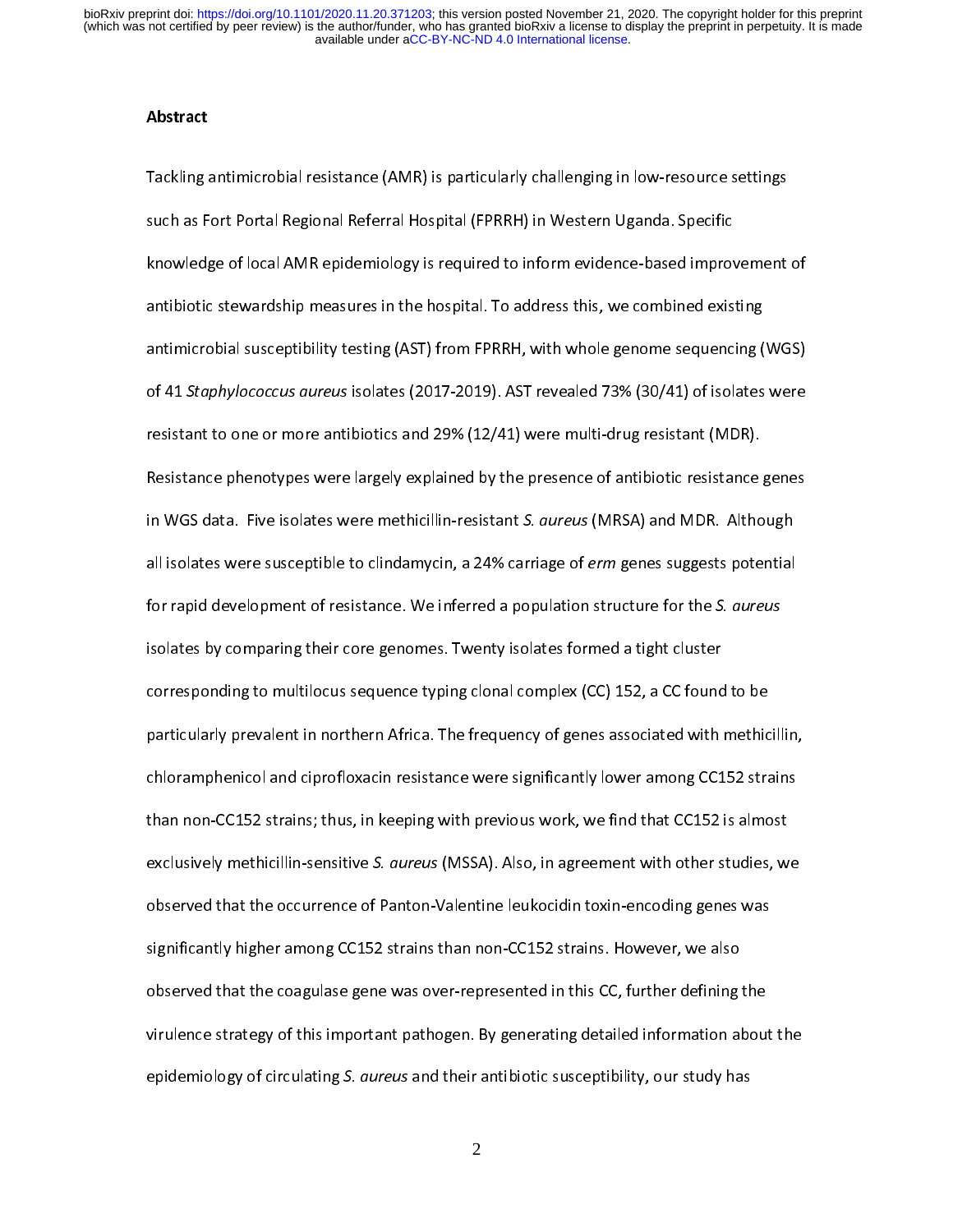provided, for the first time, at FPRRH can be based.<br>I<mark>ntroduction</mark><br>The burden of antimicrobial resistance (AMR) is most keenly felt in low resource settings,

and can be added.<br>Introduction<br>The burden of antimicro<br>where infection control The burden of<br>Where infective<br>terms of both<br>S37% of bosn The burden of antimicrobial resistance (CMR) is most keen most keen research campig.<br>Where infection control measures are limited and access to antibiotics is intermittent in<br>terms of both availability and type [1]. In Uga terms of both availability and type [1]. In Uganda, bacterial infections are responsible fo<br>>37% of hospital admissions and despite major international investments in healthcare<br>systems, 90-161 deaths per 100,000 populatio 1999 ST% of hospital admissions and despite major international investments in healthcare<br>197% of hospital admissions and despite major international investments in healthcare<br>1985 Systems, 90-161 deaths per 100,000 popula systems, 90-161 deaths per 100,000 population are caused by infectious disease compa<br>to <38 per 100,000 across the developed world [2]. Inappropriate prescribing, dispensin<br>and administration of antibiotics are likely to c systems, 900-161 deaths per 100,000 across the developed world [2]. Inappropriate prescribing, dispensing<br>and administration of antibiotics are likely to contribute to this excess by compromising<br>their utility and increasi and administration of antibiotics are likely to contribute to this excess by compromising<br>their utility and increasing the risk of adverse drug reactions and antibiotic resistance [2-6<br>Study on the emergence and epidemiolo

and administration of antibiotics are line, yie contribute to this energy comproming<br>their utility and increasing the risk of adverse drug reactions and antibiotic resistance [2-<br>Study on the emergence and epidemiology of their utility and increasing the risk of and increasing order to any antibiotic releasing  $[2, 5]$ .<br>Study on the emergence and epidemiology of AMR in *S. aureus* and spread of methicillin<br>resistant *S. aureus* (MRSA) in Su Study on the emergence and epidemiology of AMR in S. aureus and spread of methicilini<br>resistant S. aureus (MRSA) in Sub Saharan Africa (SSA) has intensified [7, 8] but data from<br>resource-poor regions remain sparse. In Ugan resource-poor regions remain sparse. In Uganda, AMR phenotyping of *S. aureus* strains<br>derived from symptomatic and apparently healthy humans and livestock has suggested that<br>resistance to different and multiple antibiotic resource-poor regions remain sparse. In Oganua, AMR phenotyping or S. dareas strains<br>derived from symptomatic and apparently healthy humans and livestock has suggested<br>resistance to different and multiple antibiotics, incl

resistance to different and multiple antibiotics, including methicillin is prevalent [9-11].<br>The Ugandan National Action Plan (UNAP) 2018 was developed to address the high<br>prevalence of AMR infections that restrict treatme The Ugandan National Action Plan (UNAP) 2018 was developed to address the high<br>prevalence of AMR infections that restrict treatment options across the country. Better<br>surveillance of AMR is a specific objective of the UNAP prevalence of AMR infections that restrict treatment options across the country. Be<br>surveillance of AMR is a specific objective of the UNAP to strengthen the evidence b<br>policies on optimal use of antibiotics to preserve th prevales are surveillance of AMR is a specific objective of the UNAP to strengthen the evidence base<br>policies on optimal use of antibiotics to preserve their efficacy [6]. The 2017 Joint Extern<br>Evaluation noted that 25 hea policies on optimal use of antibiotics to preserve their efficacy [6]. The 2017 Joint External<br>Evaluation noted that 25 healthcare facilities are now regularly performing antimicrobial<br>susceptibility testing (AST) in Ugand political units on oted that 25 healthcare facilities are now regularly performing antimicrobial<br>susceptibility testing (AST) in Uganda [12]. However, as these facilities primarily lie in the<br>more heavily populated areas o Evaluation noted that 25 healthcare facilities are non-eigentity performing antimicrobial<br>susceptibility testing (AST) in Uganda [12]. However, as these facilities primarily lie in the<br>more heavily populated areas of the susceptionary seeming (AST) in Uganda [12]. However, as these facilitations primarily lie in the<br>more heavily populated areas of the country, most AMR surveillance has focused on then<br>3  $\frac{m}{3}$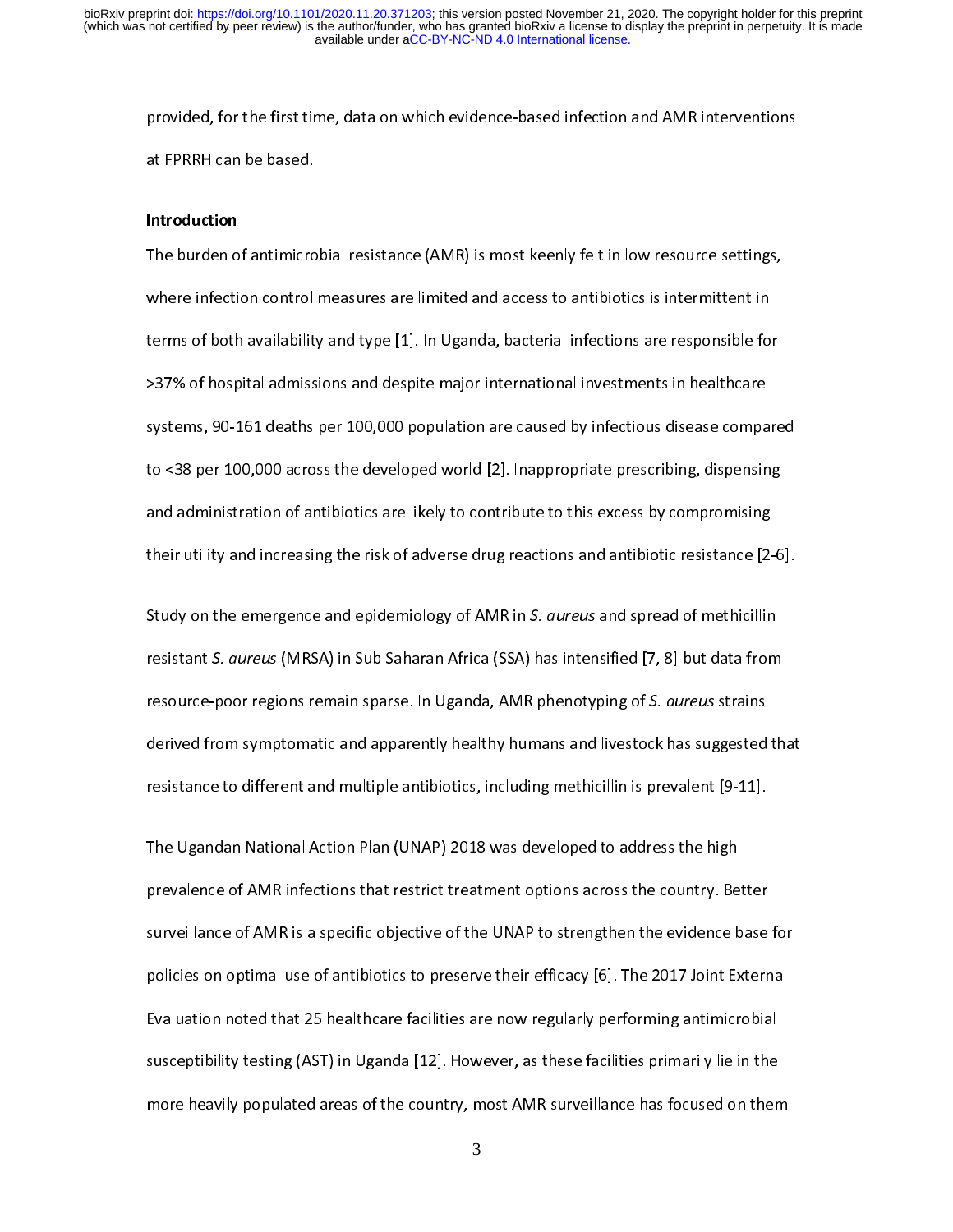(e.g., Kampala Settings in which, according to World Bank figures, 76% of the population live [17]. A 20<br>study identified spread of antibiotic-resistant *Escherichia coli* bacteria between people,<br>livestock in rural Wester study identified spread of antibiotic-resistant *Escherichia coli* bacteria between people,<br>livestock in rural Western Uganda, highlighting the need for further study [18].<br>To assist capacity in laboratory testing around t

study identified spread of antibiotic-resistant Escherichia con bacteria between people,<br>livestock in rural Western Uganda, highlighting the need for further study [18].<br>To assist capacity in laboratory testing around the livestock in rural Western Egana, highlighting in the statements study [18].<br>To assist capacity in laboratory testing around the UNAP, the Ugandan Ministry<br>and Infectious Diseases Institute (IDI) have recently equipped the and Infectious Diseases Institute (IDI) have recently equipped the Fort Portal Regional<br>Referral Hospital (FPRRH) with a microbiology laboratory capable of routine bacterial<br>identification and AST. FPRRH serves the rural r Referral Hospital (FPRRH) with a microbiology laboratory capable of routine bacterial<br>identification and AST. FPRRH serves the rural region of Kabarole, in the West of Ugan<br>near the border with the Democratic Republic of C Referral Hospital (FRR) with a microbiology of the Mest of Ugar<br>Referral Hospital Consettion and AST. FPRRH serves the rural region of Kabarole, in the West of Ugar<br>Near the border with the Democratic Republic of Congo, wh in an anti-time in the running time curve in the running serves the rural region of the rural regional,<br>near the border with the Democratic Republic of Congo, which is one such area where litt<br>data on AMR have been publish

data on AMR have been published.<br>Investigation into the genetic basis of antibiotic resistance and the molecular epidemiology<br>of antibiotic resistant bacteria is needed to gain a deeper understanding of the drivers of Investigation into the genetic basis<br>of antibiotic resistant bacteria is nee<br>resistance spread. PCR-based assay: Interal of antibiotic resistant bacteria is needed to gain a deeper understanding of the drivers of<br>Invesistance spread. PCR-based assays have been used to explore of presence/absence of<br>AMR- and virulence-associated genes of antibiotic resistance spread. PCR-based assays have been used to explore of presence/absence of<br>AMR- and virulence-associated genes among Ugandan *S. aureus* isolates [9, 13, 19], while<br>spa (and SCCmec for MRSA) typing RAMR- and virulence-associated genes among Ugandan *S. aureus* isolates [9, 13, 19], whils<br>apa (and SCCmec for MRSA) typing has been used to provide an epidemiological context<br>10, 13, 19-21]. These tools, however, have lim spa (and SCCmec for MRSA) typing has been used to provide an epidemiological context [9,<br>10, 13, 19-21]. These tools, however, have limited sensitivity; meanwhile advancements in<br>rapid and affordable DNA sequencing technol spa (and SCCMec for MRSA) typing has been used to provide an epidemiological context [5],<br>10, 13, 19-21]. These tools, however, have limited sensitivity; meanwhile advancements in<br>rapid and affordable DNA sequencing techno 10, 13, 19-21<br>10, 19-21, 19-21, 19-21, 19-21, 19-21, 19-21, 19-21, 19-21, 19-21, 19-21, 19-21, 19-21, 19-21, 19-21, 19-21, 1<br>10, 19-21, 19-21, 19-21, 19-21, 19-21, 19-21, 19-21, 19-21, 19-21, 19-21, 19-21, 19-21, 19-21, 19 rapid and an example 2 in the quarting technologies, and concurrent improvements of tools is<br>to predict AMR *in silico*, have led to improvements in diagnostic microbiology and studies o<br>AMR [22].<br>This study is part of a m

to predict AMR *in silico,* have led to improvements in diagnostic microbiology and studies of<br>AMR [22].<br>This study is part of a multi-disciplinary intervention at FPRRH linking laboratory testing with<br>training of health p This study<br>This study<br>training of<br>unnecessa training of health professionals in understanding common drivers of AMR aiming to reduce<br>unnecessary and ineffective use of antibiotics in line with the UNAP [23]. We combine<br>existing hospital AST data with whole genome se training of the UNAP [23]. We combine<br>training hospital AST data with whole genome sequencing to investigate antibiotic<br>4 existing hospital AST data with whole genome sequencing to investigate antibiotic<br>4 existing hospital AST data with whole general  $4$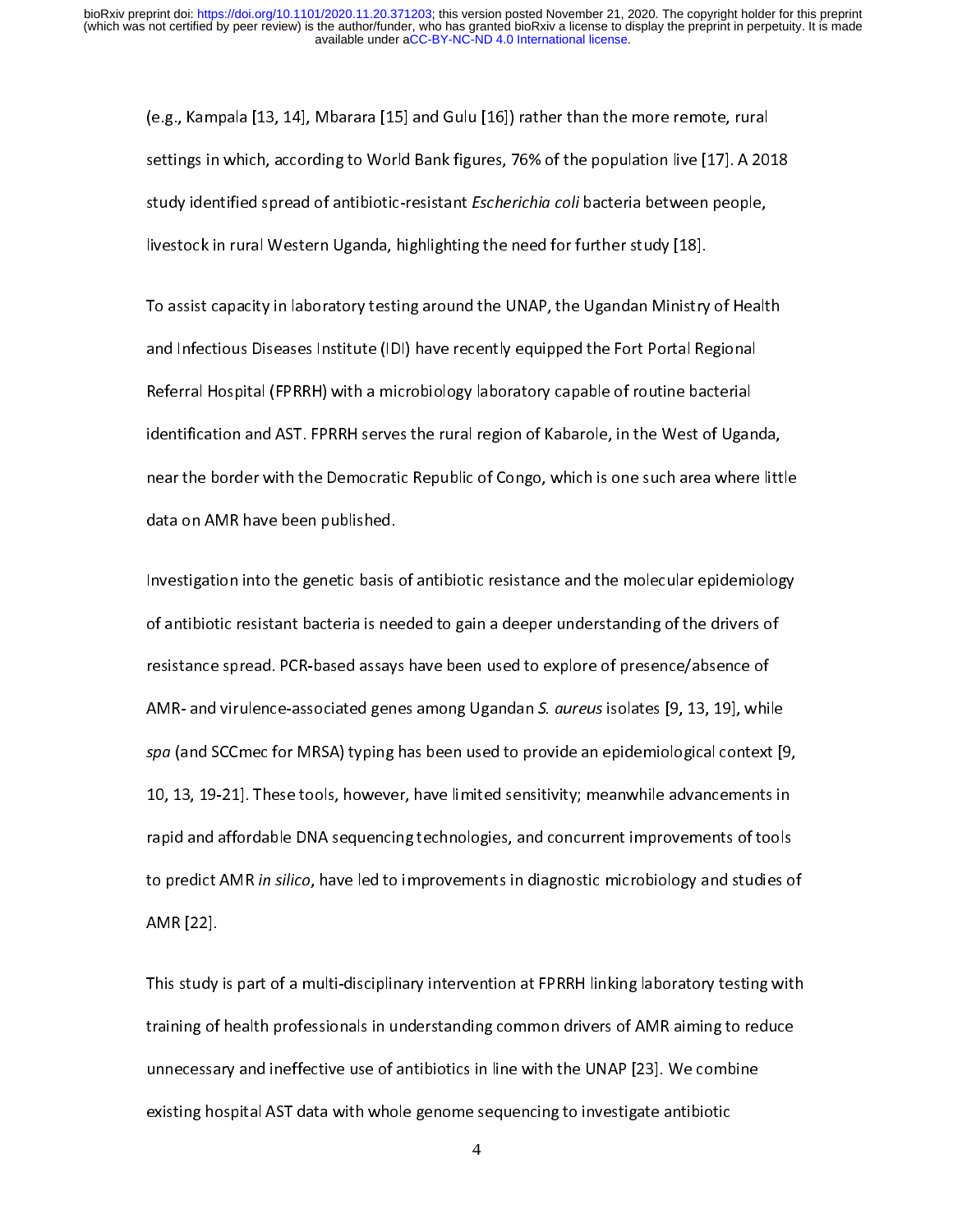resistance profiles, population structure and virulence gene carriage of S. aureus isolated<br>from a range of infection sites including wounds, blood, and the urinary tract, in a region<br>with little previous published data, t from a range of infection sites including a cannal, above, and the urinary tract, in a region,<br>with little previous published data, towards better informed treatment practice and<br>infection/AMR control policies.<br>Materials a with the previous published ataly to the total distribution provided and<br>infection/AMR control policies.<br>Racterial isolation and identification: S. *gureus* isolates were routinely collected and

infection, and technologies.<br>Materials and Methods<br>Bacterial isolation and identific Materials and Methods<br>Bacterial isolation and in<br>phenotypically character<br>2019. These isolates wer phenotypically characterised by the FPRRH microbiology laboratory between 2017 and<br>2019. These isolates were primarily derived from skin wounds or suspected urinary tract collections. Bacteria were isolated and sub-culture 2019. These isolates were primarily derived from skin wounds or suspected urinary tract or 2022. These isolates is a primarily derived from simulation from the position annual y derived<br>bloodstream infections. Bacteria were isolated and sub-cultured onto either blood agar,<br>MacConkey agar and chocolate agar (Oxoi black that the calculations is the collection and sub-culture on the culture on eigen,<br>MacConkey agar and chocolate agar (Oxoid) at 37 °C (24-48 h). Putative *S. aureus* isolate<br>were confirmed by Gram staining followed by Wacconkey agar and chocolate agar (Oxoid) at 37 °C (24-48 h). Putative 5. *dureus* isolates<br>were confirmed by Gram staining followed by a positive catalase and Staphaurex latex<br>agglutination test (Thermo Fisher Scientific) agglutination test (Thermo Fisher Scientific). All isolates were stored at -80°C. Sample<br>metadata are available in Supplementary Data 1.<br>Antibiotic Susceptibility Testing: For each isolate, a single colony was isolated and

agglumination test (Thermo Fisher Scientific). All isolates were stored at 2000 simulated at a simple<br>metadata are available in Supplementary Data 1.<br>Antibiotic Susceptibility Testing: For each isolate, a single colony was metadata are arabite in Supprementary 2 access<br>Antibiotic Susceptibility Testing: For each isolate<br>cultured, prior to screening by a disk diffusion ass<br>Susceptibility to eight different antibiotics belong Antibiotic Susceptibility Testing: For each isolate, a single colony was isolated and sub-<br>cultured, prior to screening by a disk diffusion assay according to EUCAST guidelines [24]<br>Susceptibility to eight different antibi Susceptibility to eight different antibiotics belonging to different classes was tested:<br>cefoxitin (30µg), a second-generation cephalosporin used to indicate MRSA; ciprofloxacin<br>(5µg), a fluoroquinolone; cotrimoxazole (sul cefoxitin (30µg), a second-generation cephalosporin used to indicate MRSA; ciproflo:<br>(5µg), a fluoroquinolone; cotrimoxazole (sulfamethoxazole - trimethoprim (1.2µg ant)<br>23.75µg respectively)); tetracycline (30µg); erythro cefoxical (5μg), a fluoroquinolone; cotrimoxazole (sulfamethoxazole - trimethoprim (1.2μg and<br>23.75μg respectively)); tetracycline (30μg); erythromycin (15μg), a macrolide and<br>clindamycin (2μg), a lincosamide; gentamycin (5μg), a matrix<sub>p</sub>lanticity communicity (submitmethor - trimothoppino<sub>(204</sub>g), a<br>23.75μg respectively)); tetracycline (30μg); erythromycin (15μg), a macrolide and<br>clindamycin (2μg), a lincosamide; gentamycin (10μg), an am  $2\mu$  respectively), the control of the control (30μg), and a minogly coside; and chloramphenicol (30μg) (Oxoid). chloramphenicol (30μg) (Oxoid). chloramphenicol (30μg) (Oxoid).<br>Philadelphia<br>Chloramphenicol (30μg) (Oxoid).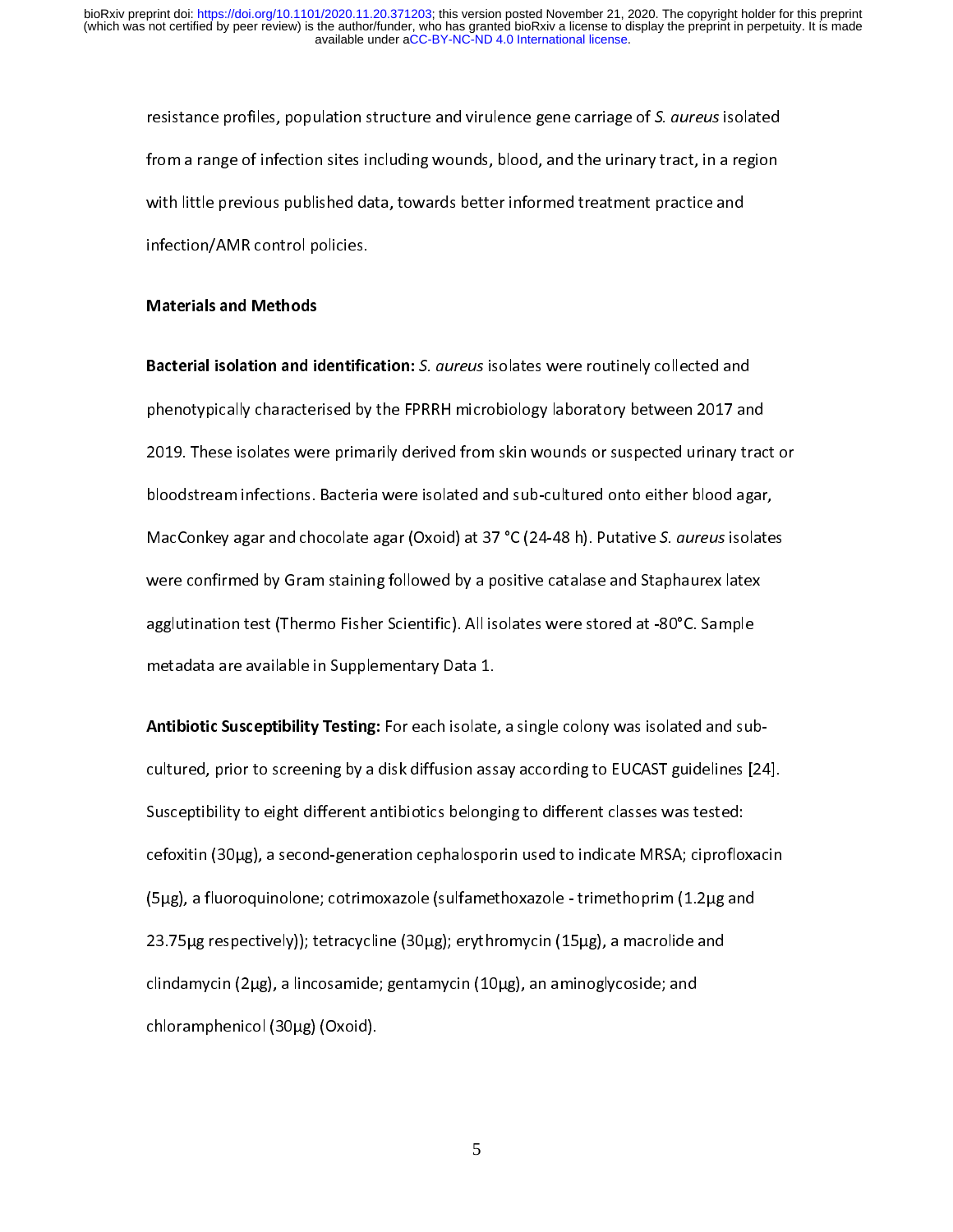Broth for 18-24h at 37 °C and DNA was extracted using the Isolate II Genomic DNA Kit<br>(Bioline, UK) according to the manufacturer's instructions, including the extra lysozyme<br>treatment step for efficient lysis of Gram-posit (Bioline, UK) according to the manufacturer's instructions, including the extra lysozymitreatment step for efficient lysis of Gram-positive cells. DNA concentration and purity measured using the Qubit 3.0 Fluorometer (Ther treatment step for entitiently step is an appearance change interesting and purity determination and purity me<br>measured using the Qubit 3.0 Fluorometer (Thermo Fisher Scientific) with Quant-iT dsDNA<br>Assay Kit, High Sensiti measured using the Qubit 3.0 Fluorometer (Thermo Fisher Scientific) with Quant-it district<br>Assay Kit, High Sensitivity (Invitrogen). DNA library quality control was performed using a<br>Tapestation 2200 with a High Sensitivit Tapestation 2200 with a High Sensitivity D1000 kit (Agilent Technologies) according to the<br>manufacturer's instructions.<br>Whole Genome Sequencing, Draft Genome Assembly and Analysis: Whole genome DNA

Tapes of the U.S. of the Bigh Sensition 2008 with an<br>imanufacturer's instructions.<br>Whole Genome Sequencing, Draft Genome Assembly and Analysis: Whole genome DNA<br>libraries were prepared using the Nextera XT library preparat Whole Genome Sequencing,<br>libraries were prepared using<br>manufacturer's instructions. Whole Genome Sequencing, Draft Genome Assembly and Analysis: Whole genome DNA<br>libraries were prepared using the Nextera XT library preparation kit according to the<br>manufacturer's instructions. Samples were multiplexed on a libraries were prepared using the Nextera XT library preparation kit according to the<br>manufacturer's instructions. Samples were multiplexed on a single MiSeq flowcell using<br>Nextera XT barcodes and normalised using the bead manufacturer's instructions. Samples were multiplexed on a single misely increasining<br>Nextera XT barcodes and normalised using the bead-based normalisation kit (Illumina).<br>Sequencing of 41 pooled genomes was performed simu Nextera XT Barancing of 41 pooled genomes was performed simultaneously at Makerere Universi<br>Uganda and the University of Salford, UK, as part of a training activity to support UNAP<br>initiatives. In both cases, DNA sequencin Uganda and the University of Salford, UK, as part of a training activity to support UNAP AMR<br>initiatives. In both cases, DNA sequencing was performed using a MiSeq v2 500 cycle kit<br>(2x250bp reads; Illumina). Raw reads were Unitiatives. In both cases, DNA sequencing was performed using a MiSeq v2 500 cycle kit<br>(2x250bp reads; Illumina). Raw reads were trimmed using fastq-mcf and assembled using<br>SPADES v3.9.1 [25]. The resulting draft assembli (2x250bp reads; Illumina). Raw reads were trimmed using fastq-mcf and assembled using<br>SPADES v3.9.1 [25]. The resulting draft assemblies were annotated using PROKKA v 1.13.3<br>[26]. (2x25)<br>SPADES v3.9.1 [25]. The resulting draft assemblies were annotated using PROKKA v<br>1.13.3<br>The online webtool PathogenWatch (https://pathogen.watch) was used to cluster the

SPADES variables variables variables were also the minimized using a versult as 1.13.1<br>[26].<br>The online webtool PathogenWatch (https://pathogen.watch) was used to cluster the<br>annotated genomes of each isolate to predict an The online webtool PathogenWatch (https://pathogen.watch) was used to cluster the<br>annotated genomes of each isolate to predict antibiotic resistance profiles. PathogenWa<br>uses PAARSNP, bespoke software that uses BLAST again annotated genomes of each isolate to predict antibiotic resistance profiles. PathogenV<br>uses PAARSNP, bespoke software that uses BLAST against a custom database (combine<br>from public AMR databases such as CARD, ResFinder and annotase PAARSNP, bespoke software that uses BLAST against a custom database (combined<br>from public AMR databases such as CARD, ResFinder and NCBI) to highlight the presence or<br>absence of genes and SNPs implicated in antimi from public AMR databases such as CARD, ResFinder and NCBI) to highlight the presence<br>absence of genes and SNPs implicated in antimicrobial resistance and infers their combined<br>6 from public AMPs implicated in antimicrobial resistance and infers their combined<br>6  $\begin{array}{r} \hline \rule{0pt}{2ex} \rule{0pt}{2ex} \rule{0pt}{2ex} \rule{0pt}{2ex} \rule{0pt}{2ex} \rule{0pt}{2ex} \rule{0pt}{2ex} \rule{0pt}{2ex} \rule{0pt}{2ex} \rule{0pt}{2ex} \rule{0pt}{2ex} \rule{0pt}{2ex} \rule{0pt}{2ex} \rule{0pt}{2ex} \rule{0pt}{2ex} \rule{0pt}{2ex} \rule{0pt}{2ex} \rule{0pt}{2ex} \rule{0pt}{2ex} \rule{0pt}{2ex} \rule{0pt}{2ex} \rule{0pt}{2ex} \rule{0pt}{2ex} \rule{$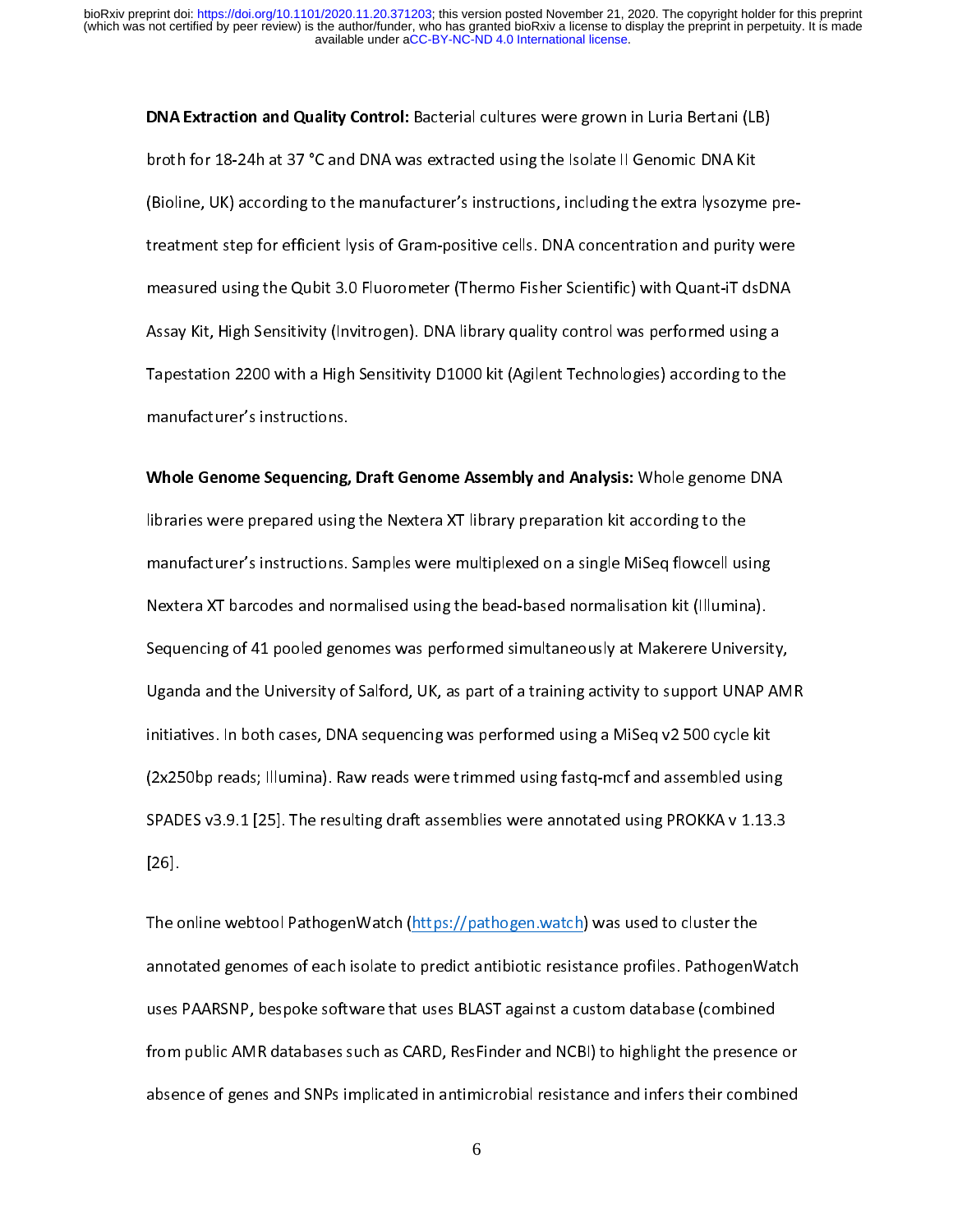effect. Chloramphenicol resistance was predicted by CARD (Staphylococcus intermedius<br>chloramphenicol acetyltransferase) analysis [27] implemented in ABRICATE<br>(https://github.com/tseemann/abricate). Virulence gene presence chttps://github.com/tseemann/abricate). Virulence gene presence was also<br>ABRICATE, against the VFDB database [28]. Multi-locus sequence types (MLS<br>confirmed against the pubMLST database [29] using the software "MLST" (https://github.com/tseemann/mlst). Core geneme gene presence types (MLST) were<br>confirmed against the pubMLST database [29] using the software "MLST"<br>(https://github.com/tseemann/mlst). Core genome alignment was ascertaine Confirmed against the pubMLST database [29] using the software "MLST"<br>(https://github.com/tseemann/mlst). Core genome alignment was ascertained by SN<br>[30], and a phylogenetic tree generated by FastTree using a GTR+CAT mode common against the pubMLST database [29] using the some and the soft<br>(https://github.com/tseemann/mlst). Core genome alignment was ascerta<br>[30], and a phylogenetic tree generated by FastTree using a GTR+CAT mod<br>evolution [ (1988), and a phylogenetic tree generated by FastTree using a GTR+CAT model of nucleotide<br>evolution [31] (Figure 1). Additional genomic analyses were performed using ABRICATE an<br>ROARY [32]. evolution [31] (Figure 1). Additional genomic analyses were performed using ABRICATE and<br>ROARY [32].<br>Univariant statistical analysis of antimicrobial resistance and virulence gene evolution [32] (Figure 1). And the Univariant statistical analysis of antimicrobial resistance and virulence genemic analysis of antimicrobial resistance and virulence genemic and  $\frac{1}{2}$ 

ROART [32].<br>Univariant st<br>presence/ab Universence/absence was performed in Minitab.<br>
Results & Discussion<br>
Antibiotic suscentibility testing (AST) at ERRRH: This study reviewed the and<br>

# Results & Discussion

presence/absence was performed in Minitab.<br> **Results & Discussion**<br> **Antibiotic susceptibility testing (AST) at FPRRH:** This study reviewed the antibiotic<br>
resistance profiles of 41 *S. aureus* isolates determined by disk Antibiotic susceptibility testing (AST) at FPRRH. This study reviewed the antibiotic<br>resistance profiles of 41 *S. aureus* isolates determined by disk diffusion assay as par<br>routine laboratory diagnostic service at FPRRH, resistance profiles of 41 S. aureus isolates determined by disk diffusion assay as part of the<br>routine laboratory diagnostic service at FPRRH, Uganda (Figure 1). Overall, 73% of *S. aureus*<br>isolates (30/41) were resistant routine laboratory diagnostic service at FPRRH, Oganda (Figure 1). Overall, 73% of S. dureus<br>isolates (30/41) were resistant to one or more antibiotics. 32% (13/41) were resistant to one<br>antibiotic, most commonly tetracycl antibiotic, most commonly tetracycline, and a further 41% (17/41) were resistant to two or<br>more antibiotics, most commonly including cotrimoxazole and tetracycline. 24% of isolates<br>(10/41) were classified as multi-drug res antibiotics, most commonly including cotrimoxazole and tetracycline. 24% of isolates<br>(10/41) were classified as multi-drug resistant (MDR), exhibiting resistance to antibiotics<br>belonging to three or more classes [33]. 5% ( (10/41) were classified as multi-drug resistant (MDR), exhibiting resistance to antibiotics<br>belonging to three or more classes [33]. 5% (2/41) were resistant to antibiotics belonging to<br>six different classes, and thus cons (10)<br>belonging to three or more classes [33]. 5% (2/41) were resistant to antibiotics belonging<br>six different classes, and thus considered pan resistant. These levels of resistance and MI<br>are not unexpected; for example, S belonging to three or more classive <sub>[23]</sub>. Every new resistant to antibiotics belonging to<br>six different classes, and thus considered pan resistant. These levels of resistance and MDR<br>are not unexpected; for example, Seni six different classes (9) reported 21% of Gram-positive<br>isolates from surgical site wounds of patients in Mulago Hospital, Kampala (Uganda) were<br>7 are not unexpected; for example, Seni and colleagues [9] reported 21% of Gram-positive<br>isolates from surgical site wounds of patients in Mulago Hospital, Kampala (Uganda) were<br>7 isolates from surgical site wounds of patients in Mulago Hospital, Kampala (Uganda) were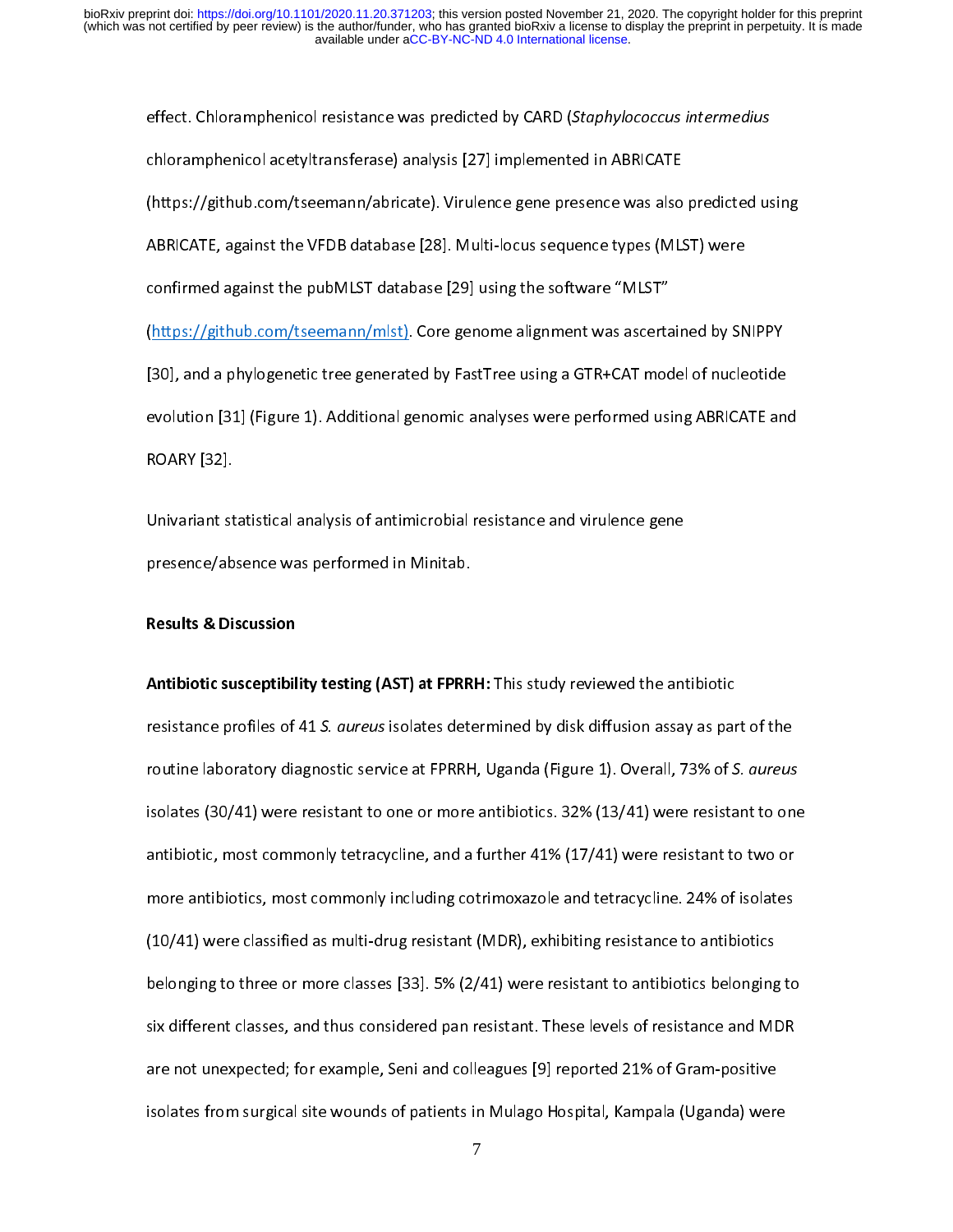MDR, whereas Kateete and coneagues [34] observed 31% or 3. d*ureus* isolates recovered<br>from nasopharyx of children in rural Eastern Uganda were MDR. A study of post-operative<br>sepsis cases in rural Eastern Uganda [35] repor from nasspire, the children in rural substitute of the third children in rural sepsis cases in rural Eastern Uganda [35] reported 14% S. *aureus* isolates to be resistant to five different classes of antibiotics and 3% res sepsis cases in rural Eastern Oganda [35] reported 14% S. aureus isolates to be resistant to<br>five different classes of antibiotics and 3% resistant to six different classes [35]. Whilst the<br>Ugandan national action plan (UN five and the tastes of antibiotic and 3 respectively. The six different classes performance of MRSA in healthcare settings at<br>2-50% [23], the WHO AMR global report on surveillance (2014) found overall MRSA<br>prevalence to ra Ugandan national action plan (UNAP) reports protational continuing continge at<br>2-50% [23], the WHO AMR global report on surveillance (2014) found overall MRSA<br>prevalence to range from 12-80% across Africa and to exceed 20% prevalence to range from 12-80% across Africa and to exceed 20% in all six WHO reg<br>[36]. There have been reports of more than 80% MRSA prevalence in African, Ameri<br>Western Pacific regions [36]. prevals. There have been reports of more than 80% MRSA prevalence in African, American a<br>Western Pacific regions [36].<br>Empirical treatment (ceftriaxone + metronidazole) is prescribed for suspected infections a

(1)<br>Western Pacific regions [36].<br>Empirical treatment (ceftriaxone + metronidazole) is prescribed for suspected infections at<br>FPRRH. Whilst metronidazole covers anaerobic bacteria, ceftriaxone is a broad-spectrum Western Pacific regions [36].<br>Empirical treatment (ceftriaxone + metronidazole) is prescribed for suspected infections at<br>FPRRH. Whilst metronidazole covers anaerobic bacteria, ceftriaxone is a broad-spectrum<br>cephalosporin EPRRH. Whilst metronidazole covers anaerobic bacteria, ceftriaxone is a broad-spectrum<br>cephalosporin that is well tolerated and commonly used to effectively treat infections<br>caused by most aerobes including methicillin sus FPRRH. While contract metallicity contract the station, contract to the station opposite<br>cephalosporin that is well tolerated and commonly used to effectively treat infections<br>caused by most aerobes including methicillin s caused by most aerobes including methicillin susceptible *S. aureus* (MSSA). Cefoxitin<br>susceptibility testing was used as a proxy to indicate resistance to ceftriaxone and iden<br>MRSA. However, limited resources at FPRRH pre caused by most aerobes including methicilin susceptible 5. Utreus (MSSA). Ceroxitin<br>susceptibility testing was used as a proxy to indicate resistance to ceftriaxone and ide<br>MRSA. However, limited resources at FPRRH prevent susceptibility of the considerable number of isolates<br>MRSA. However, limited resources at FPRRH prevented a considerable number of isolates<br>from being tested. Of 13 isolates tested, five (38%) were resistant (MRSA), a prev MARSA. HOLDEV, MARSA RESONSE ATT TANK PRESONS A CONDUCTED AND NAME PREVENTS<br>from being tested. Of 13 isolates tested, five (38%) were resistant (MRSA), a prevalence ak<br>to previous Ugandan studies [9, 16, 35]. All five MRSA from previous Ugandan studies [9, 16, 35]. All five MRSA isolates were MDR; Kateete and<br>colleagues [13] also observed markedly higher rates of MDR among MRSA strains compared<br>to MSSA strains. The observed frequency of MRSA to previous Ugandan statute [9, 29, 29, 30]. An all final finite methods were methods and colleagues [13] also observed markedly higher rates of MDR among MRSA strains compto MSSA strains. The observed frequency of MRSA at to MSSA strains. The observed frequency of MRSA at FPRRH suggest a potentially high level<br>of failure of the empirical treatment, and the need for informed decisions about<br>procurement of alternative antibiotics.

Whole genome sequencing data: Draft whole genomes were generated for all 41 S. aureus of failure of the empirical treatment, and the need for the need for all 4:<br>procurement of alternative antibiotics.<br>Whole genome sequencing data: Draft whole genomes were generated for all 4:<br>isolates using Illumina MiSeq r<br>Whole genome sequencing data: Draft<br>isolates using Illumina MiSeq data. All s Whole genome sequencing data: Draft whole genomes were generated for all 41 S. aureus<br>isolates using Illumina MiSeq data. All sequence read data used for genome assembly,<br>8 is only in the sequence read data. All sequence read data. All sequence  $\beta$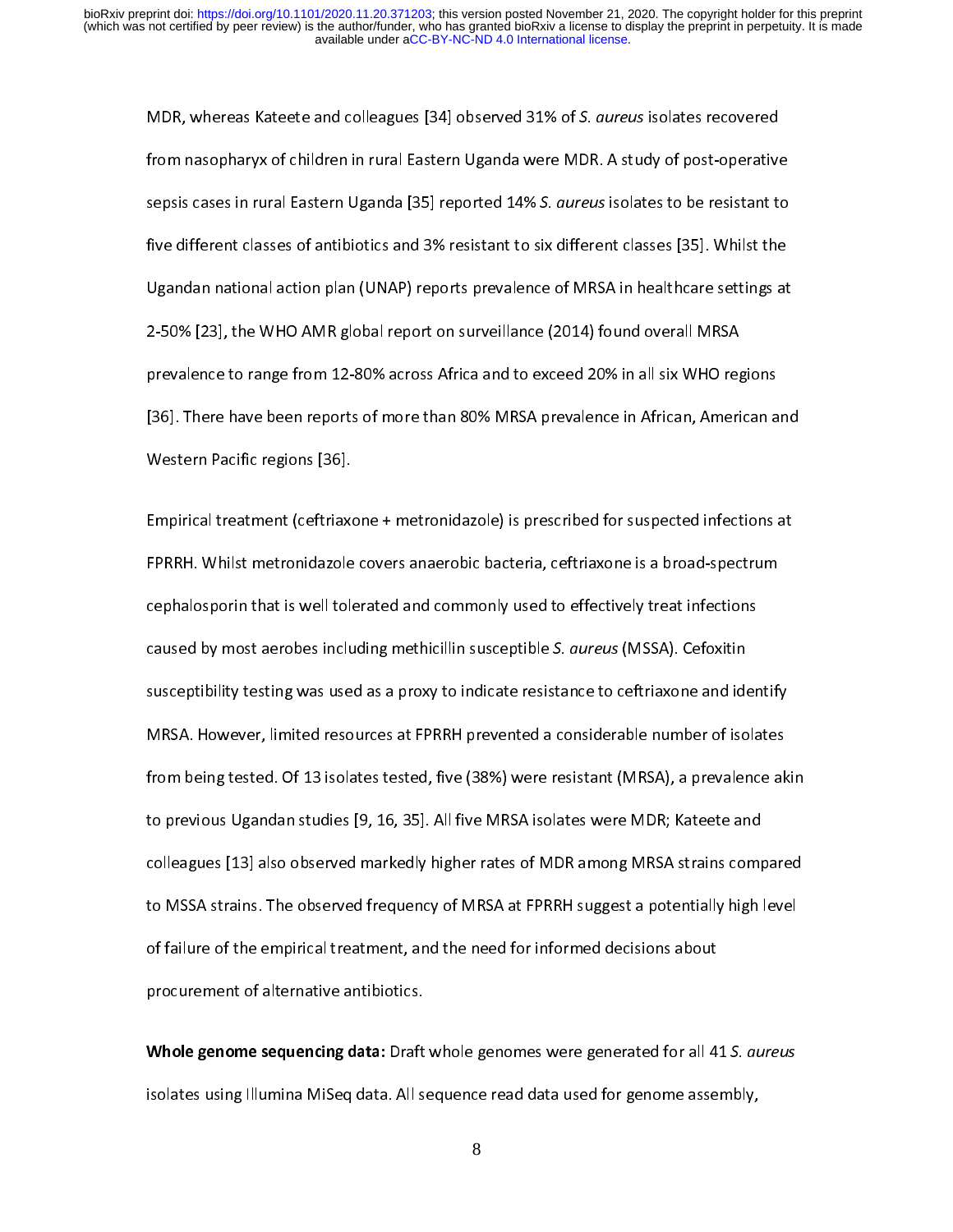ander project accession: PRJEB40863. According to PathogenWatch (data available at [37]),<br>we identified between 86% to 100 % of the core gene families for all isolates (mean 95% per<br>isolate). N50 ranged from 3,045 bp to 14 we identified between 86% to 100 % of the core gene families for all isolates (mean 95% per<br>isolate). N50 ranged from 3,045 bp to 145,228 bp (mean 26.8 Kbp; See Supplementary Data<br>1). we isolate). N50 ranged from 3,045 bp to 145,228 bp (mean 26.8 Kbp; See Supplementary Data<br>1).<br>Genomic correlation with phenotypic AMR profiles: Although the primary aim of this study

is out of the state). Note that  $\frac{1}{2}$  is the top to 145,222 bp (mean 26.8 Kbp) see Supplementary Data<br>1).<br>Was to predict antibiotic resistance data for *S. aureus* isolates for which phenotype data was -,<br>Gel<br>wa<br>lacl Was to predict antibiotic resistance data for *S. aureus* isolates for which phenotype data was<br>lacking due to poor resources, the study provides an opportunity to correlate AMR<br>phenotype with genotype prediction. A recent was to predict antibiotic resistance data for 5. dureds isolates for which phenotype data was<br>lacking due to poor resources, the study provides an opportunity to correlate AMR<br>phenotype with genotype prediction. A recent s phenotype with genotype prediction. A recent study of 778 MRSA isolates from the<br>comparing Illumina WGS data – based analysis with disc diffusion AST data showed<br>accuracy [38]. To that end, we have compared AST results fro phenotype with genotype prediction. The time can prediction AST data showed 99.7<br>comparing Illumina WGS data – based analysis with disc diffusion AST data showed 99.7<br>accuracy [38]. To that end, we have compared AST result accuracy [38]. To that end, we have compared AST results from FPRRH with antibiotic<br>resistance gene (ARG) presence/absence data drawn from WGS. Genetic markers of<br>resistance were found in all 11 (27%) isolates that were re resistance gene (ARG) presence/absence data drawn from WGS. Genetic markers of<br>resistance were found in all 11 (27%) isolates that were reported as susceptible to all t<br>antibiotics tested for at FPRRH. Phenotypic and genot resistance were found in all 11 (27%) isolates that were reported as susceptible to al<br>antibiotics tested for at FPRRH. Phenotypic and genotypic predictions of susceptibili<br>each antibiotic were compared in turn (Figure 1 a resistance were found in all 11 (27%) is such a material transfer that were put the increased antibiotics tested for at FPRRH. Phenotypic and genotypic predictions of susceptibility to each antibiotic were compared in turn

each antibiotic were compared in turn (Figure 1 and Supplementary Data 1).<br>Tetracycline resistance was the most common phenotype found in 56% of isolates tested<br>(19/34). Previously, prevalence of tetracycline resistance in each antibiotic weighted in turn, (Figure 2 and Supplementary 2 and 2).<br>Tetracycline resistance was the most common phenotype found in 56% of isc<br>(19/34). Previously, prevalence of tetracycline resistance in Uganda has bee (19/34). Previously, prevalence of tetracycline resistance in Uganda has been reported as<br>high as 55% among clinical isolates [39] and 68% among environmental/carriage isolates<br>[13]. Tetracycline resistance was accounted (19). Previously, presidence of tetracycline resistance in 19 galaximal assumption to the hast high as 55% among clinical isolates [39] and 68% among environmental/carriage isolates<br>[13]. Tetracycline resistance was accoun high as 55% among clinical isolates [39] and 68% among clinical in the present [13]. Tetracycline resistance was accounted for in 67% (12/18) of genomes by the present of *tetK/M* (encoding an efflux pump and ribosomal pro of *tetK/M* (encoding an efflux pump and ribosomal protection respectively). However, no *tet*<br>genes were found in the genomes of seven tetracycline resistant isolates. Tetracycline<br>susceptibility was predicted (by absence of tetK/M (encoding an efflux pump and ribosomal protection respectively). However, no tet<br>genes were found in the genomes of seven tetracycline resistant isolates. Tetracycline<br>susceptibility was predicted (by absence of gener were readed and as generate of tetracycline resistance of tetracycline resistance of tetracycline resistance correlation between WGS and AST data has been tested (14/15). Tetracycline resistance correlation between W susceptibility was predicted (by absence of tetR/M genes) for 93% of the susceptible isolates<br>tested (14/15). Tetracycline resistance correlation between WGS and AST data has been<br>9  $\begin{equation} \begin{aligned} \mathbf{y} & = \mathbf{y} + \mathbf{y} + \mathbf{y} + \mathbf{y} + \mathbf{y} + \mathbf{y} + \mathbf{y} + \mathbf{y} + \mathbf{y} + \mathbf{y} + \mathbf{y} + \mathbf{y} + \mathbf{y} + \mathbf{y} + \mathbf{y} + \mathbf{y} + \mathbf{y} + \mathbf{y} + \mathbf{y} + \mathbf{y} + \mathbf{y} + \mathbf{y} + \mathbf{y} + \mathbf{y} + \mathbf{y} + \mathbf{y} + \mathbf{y} + \mathbf{y} + \mathbf{y$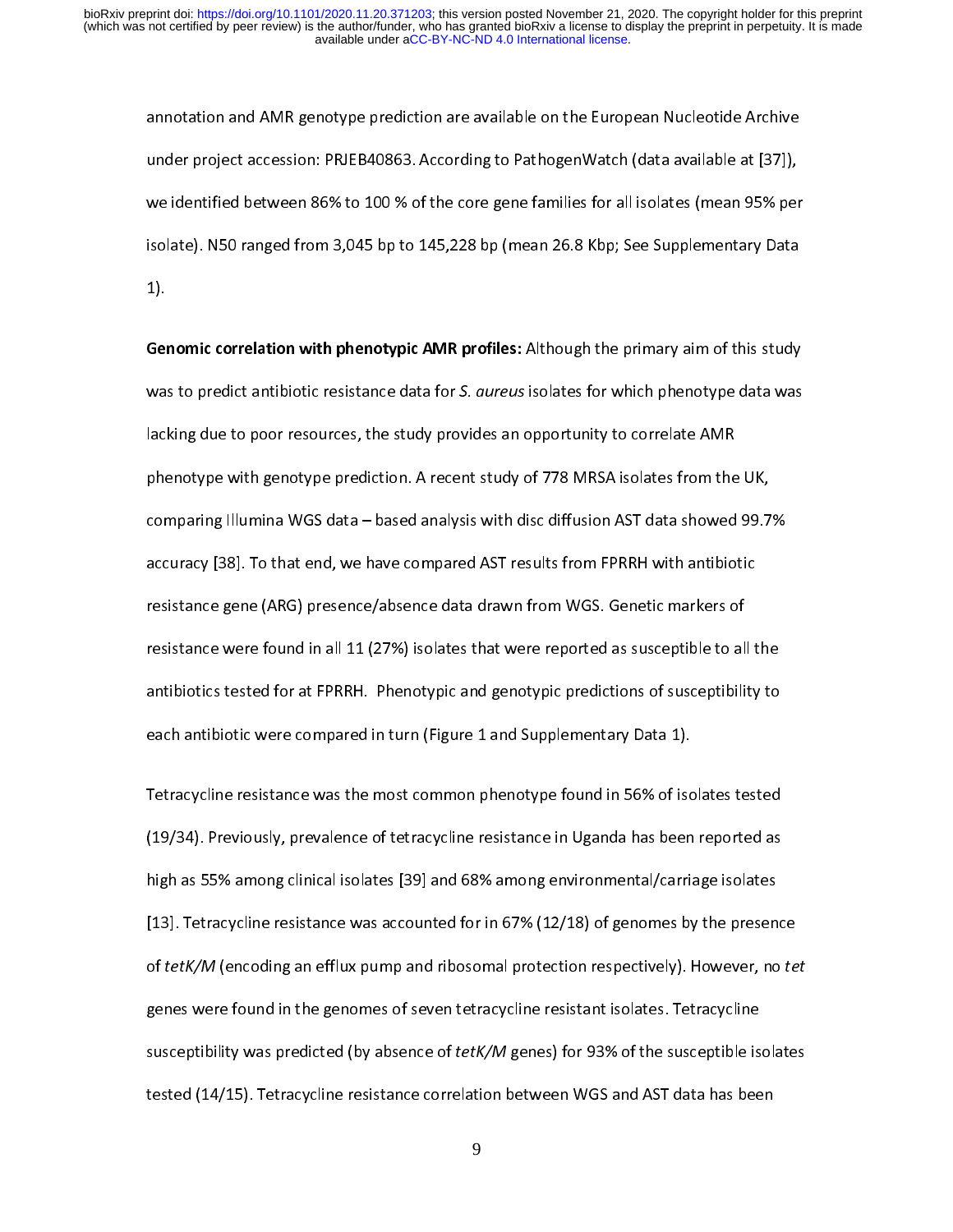presence of *tetK* and *tetM* genes [40]. Although tetracycline dispensing for these infection<br>types has not been reported at FPRRH, it is commonly used in treatment of Ugandan<br>livestock, as a broad-spectrum antibiotic, an presence of tetk and tetw genes [40]. Although tetracycline dispensing for these infection<br>types has not been reported at FPRRH, it is commonly used in treatment of Ugandan<br>livestock, as a broad-spectrum antibiotic, antipa types has not been reported at FPRRH, includingly at FRRM Hemmond of Ugandan<br>Iivestock, as a broad-spectrum antibiotic, antiparasitic and as a growth supplement [4<br>Nevertheless, resistance levels in livestock in western Ug livestock, as a broad-spectrum antibiotic, antiparation and as a growth supplement [41].<br>Nevertheless, resistance levels in livestock in western Uganda have been reported as low<br>8% [42] or 12% [41], implying possible wides Nevertheless, resistance in the annual column increasing c<sub>o</sub> and a have been reported as low as<br>8% [42] or 12% [41], implying possible widespread but unrecognised dispensing of this<br>antibiotic to humans [43].<br>Of 37 isolat

antibiotic to humans [43].<br>Of 37 isolates tested 16 (43%) were resistant to cotrimoxazole (trimethoprim +<br>sulfamethoxazole) and a further 5 (14%) showed an intermediate result. However, the of 37 isolates tested 16 (4<br>sulfamethoxazole) and a fu<br>remaining 16 (43%) were s of 37 is a sulfamethoxazole) and a further 5 (14%) showed an intermediate result. Howev<br>remaining 16 (43%) were susceptible despite genetic indicators of trimethoprim<br>(dfrG/dfrA) present in almost all isolates (98%, 40/41) sulfamethology and a function of  $(2.14)$  showed an intermediate result. However, the<br>remaining 16 (43%) were susceptible despite genetic indicators of trimethoprim resista<br>(dfrG/dfrA) present in almost all isolates (98%, remaining 16 (dfrG/dfrA) present in almost all isolates (98%, 40/41). Others have reported trimethoprim<br>resistant phenotypes where isolates were genotypically predicted to be susceptible, in one<br>case despite the presence (d)TO/d)TA) present in almost all isolates (98%, 40/41). Others have reported trimethoprint<br>resistant phenotypes where isolates were genotypically predicted to be susceptible, in one<br>case despite the presence of a *dfrA* g resistance the presence of a *dfrA* gene, suggesting that *in silico* prediction of trimethoprincies<br>resistance may require further work [38, 44].<br>Increasing levels of *dfrG-*related trimethoprim resistance were reported i

case despite the presence of a d*frA* gene, suggesting that *in silico* prediction of trimethoprim<br>resistance may require further work [38, 44].<br>Increasing levels of *dfrG-*related trimethoprim resistance were reported in resistance may require further work [38, 44].<br>Increasing levels of *dfrG*-related trimethoprim resistance were reported in 2014, suggesting<br>that resistance would soon be widespread in Africa through imported infections [45 Increasing levels of dj/O-related trimethoprim resistance were reported in 2014, suggesting<br>that resistance would soon be widespread in Africa through imported infections [45]; This<br>study would suggest that in the prevaili study would suggest that in the prevailing six years, this prediction has come to pass, but<br>does not reflect the much higher resistance rates reported elsewhere in Uganda [8, 9, 13,<br>16, 46]. This may have been driven, in p study would suggest that in the presuming surgest years, the prediction had setting to past, and<br>does not reflect the much higher resistance rates reported elsewhere in Uganda [8, 9, 13,<br>16, 46]. This may have been driven, does not reflect the much higher resistance rates reported a seculity to a galax [9, 9, 2),<br>16, 46]. This may have been driven, in part, by the widespread use of cotrimoxazole for<br>prophylaxis against secondary infections i prophylaxis against secondary infections in HIV positive patients across SSA [47, 48] and<br>highlights the need for wider study and control of other antibiotics showing decreased<br>efficacy. property to the property of the study and control of other antibiotics showing decreased<br>efficacy.<br>efficacy. highlights the need for wider study and control of other antibiotics showing decreased<br>efficacy.<br>10 efficacy.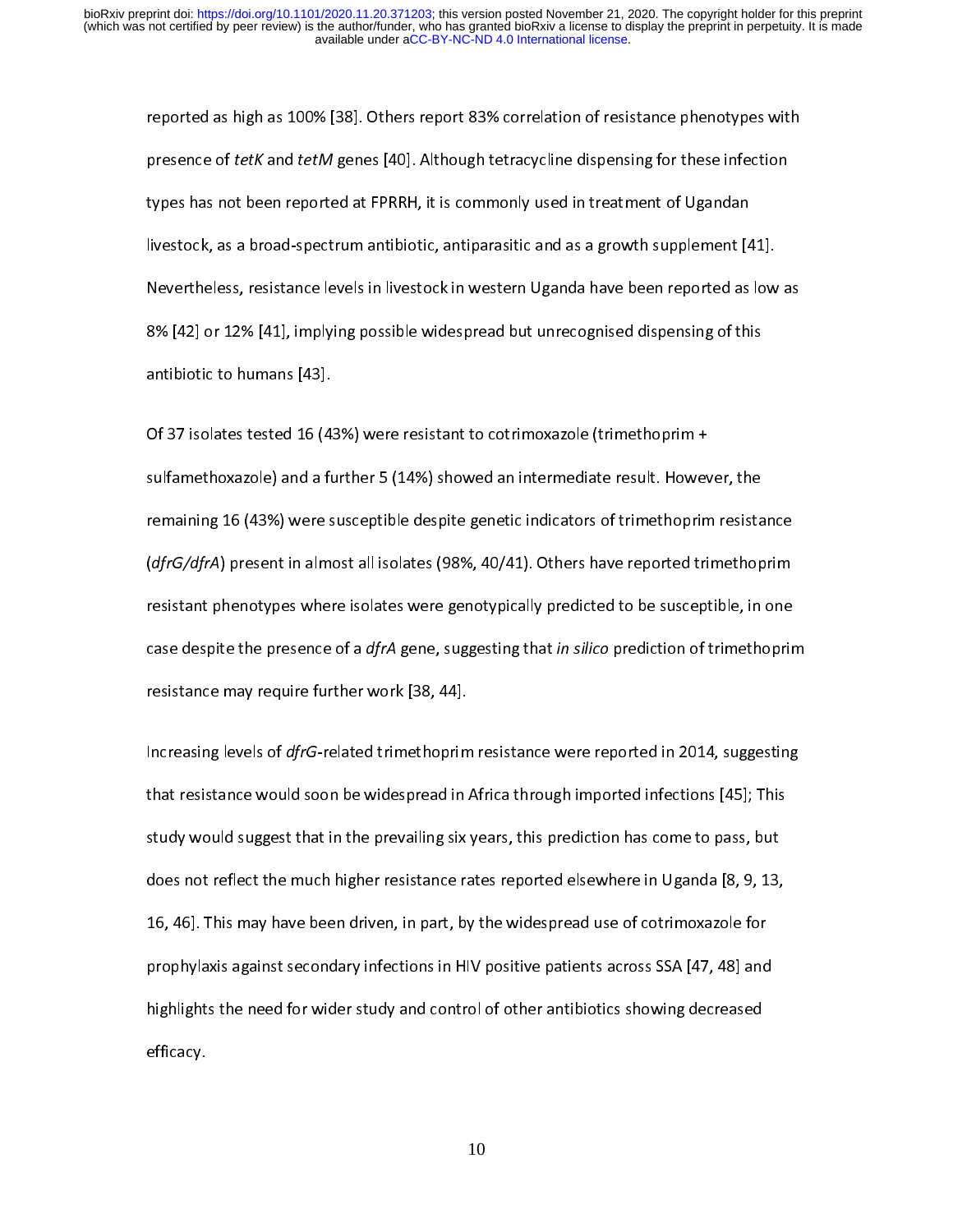phenotypes matched the genotype in most cases (26/29). Thirteen isolates (32%) were<br>found to be resistant to erythromycin, which is considerably lower than reported by sev<br>other Ugandan studies [35, 46, 49, 50] and all ery phenotypes matched the genotype in most cases (26/29). This considers the then reported by sev<br>found to be resistant to erythromycin, which is considerably lower than reported by sev<br>other Ugandan studies [35, 46, 49, 50] for the resistant to erythromy and all erythromycin-resistant isolates were<br>other Ugandan studies [35, 46, 49, 50] and all erythromycin-resistant isolates were<br>susceptible to clindamycin. For some isolates, this could be e susceptible to clindamycin. For some isolates, this could be explained by the present<br>inducible efflux pump gene (*msrA*), which is implicated in resistance to erythromycin<br>More commonly, resistance to both these antibioti inducible efflux pump gene (*msrA*), which is implicated in resistance to erythromycin [51].<br>More commonly, resistance to both these antibiotic groups is partly predicted by the<br>presence of *erm* genes, the products of whi More commonly, resistance to both these antibiotic groups is partly predicted by the<br>presence of *erm* genes, the products of which modify the ribosomal target site to prevent<br>antibiotic binding. Erythromycin resistance (p presence of *erm* genes, the products of which modify the ribosomal target site to prevantibiotic binding. Erythromycin resistance (predicted by PathogenWatch by detection *ermA* (1/41), *ermC* (11/41) or *msrA* (5/41) gen presence of erm genes, the products of which modify the ribosomal target site to prevent<br>antibiotic binding. Erythromycin resistance (predicted by PathogenWatch by detection of<br>ermA (1/41), ermC (11/41) or msrA (5/41) gene annis is standing. Erythromycin resistance (predicted by raining antibiatine) detection of<br>ermA (1/41), ermC (11/41) or msrA (5/41) genes) did not always correlate with phenotype<br>38% (5/13) of resistant isolates were not p ermA (1/41), ermc (11/41) or msrA (3/41) genes) did not always correlate with phenotype:<br>38% (5/13) of resistant isolates were not predicted by genotype. In contrast, 100% of<br>isolates tested (35/35) appeared susceptible to 38% isolates tested (35/35) appeared susceptible to clindamycin despite detection of *erm*<br>38% ermC in 12 isolates. This suggests that the genes are under erythromycin-inducible<br>38% regulation, but that exposure to clinda isolates tested (35/35) appeared susceptible to clindamycin despite detection of ermA or<br>ermC in 12 isolates. This suggests that the genes are under erythromycin-inducible<br>regulation, but that exposure to clindamycin *in v* ermC in 12 isolates. This suggests that the genes are under erythromycin-inducible<br>regulation, but that exposure to clindamycin *in vivo* could select for constitutive expression<br>mutants, that would confer resistance to bo regulation, but that exposure to clindamychi in vivo could select for constitutive expression<br>mutants, that would confer resistance to both [52]. According to the WHO essential<br>medicines list (2019), clindamycin is an acce elsewhere in Uganda; a 2014 study based at Mbarara Regional Referral Hospital in<br>Southwestern Uganda reported 36% of isolates as clindamycin-resistant and also showed medicines list (2019), climating times an access antibiotic recommended as a second choice<br>for bone / joint infections. Clindamycin has not been used at FPRRH but has been used<br>elsewhere in Uganda; a 2014 study based at Mb for bone in Uganda; a 2014 study based at Mbarara Regional Referral Hospital in<br>Southwestern Uganda reported 36% of isolates as clindamycin-resistant and also showe<br>discrepancies between phenotypes and genotypic prediction Southwestern Uganda; reported 36% of isolates as clindamycin-resistant and also sk<br>discrepancies between phenotypes and genotypic prediction [49]. Clindamycin res<br>rates of 0-59% have been reported elsewhere in Uganda betwe discrepancies between phenotypes and genotypic prediction [49]. Clindamycin resistance<br>rates of 0-59% have been reported elsewhere in Uganda between 2009-2018 [46] and wa<br>reported as early as 2008 in Tanzania [53]. It is t rates of 0-59% have been reported elsewhere in Uganda between 2009-2018 [46] and was<br>reported as early as 2008 in Tanzania [53]. It is therefore clear that<br>erythromycin/clindamycin resistance is a complex issue that requir reported as early as 2008 in Tanzania [53]. It is therefore clear that<br>erythromycin/clindamycin resistance is a complex issue that requires ongoing monitoring<br>given the potential to expanded resistance. erythromycin/clindamycin resistance is a complex issue that require<br>given the potential to expanded resistance.<br>11 erythromychip ministery controllants is a complemental multiplants ongoing monitoring<br>given the potential to expanded resistance.<br>11

given the potential to expanded resistance.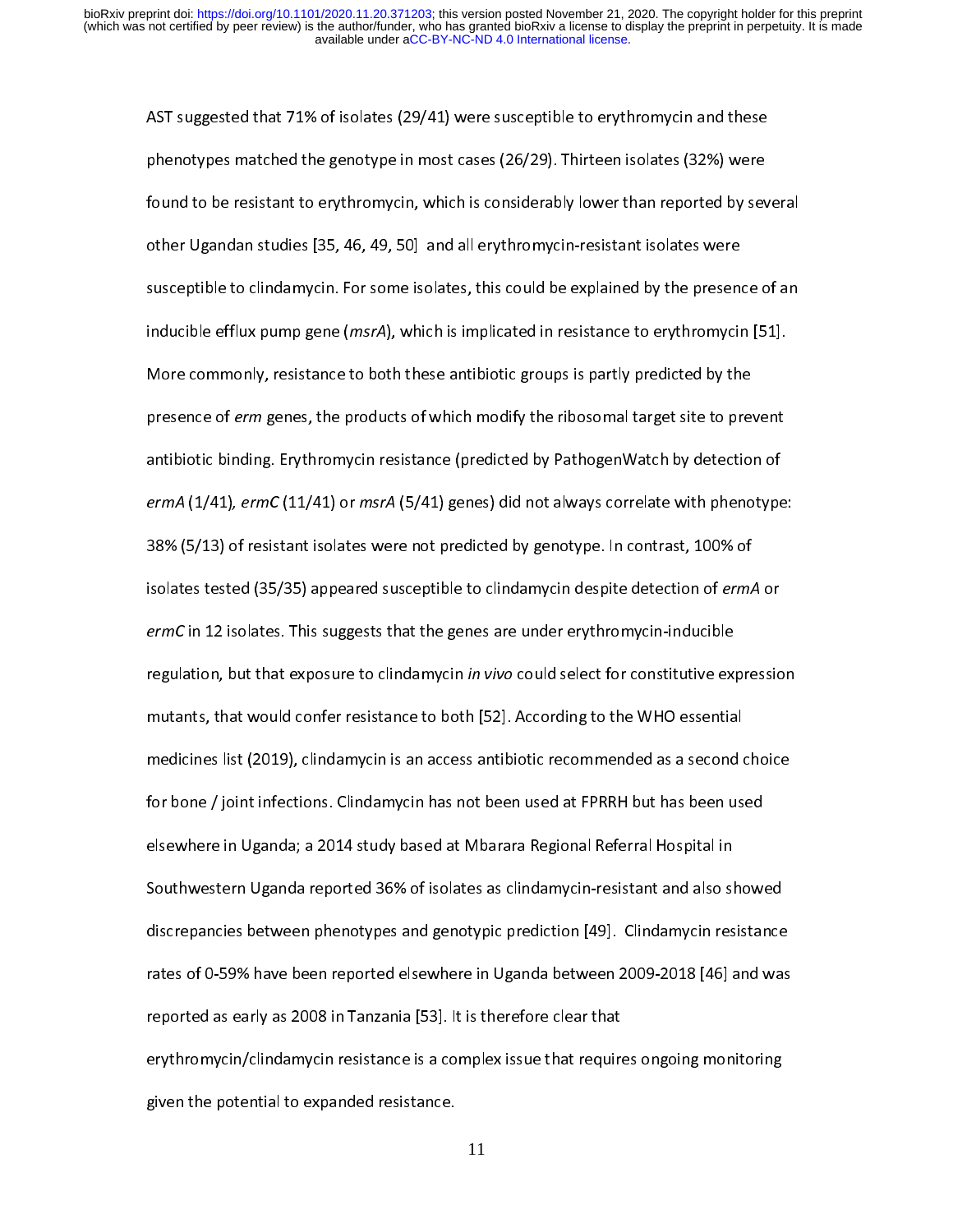Chloramphenicol, which are often recommended when empirical treatments f<br>Gentamycin is a commonly used aminoglycoside at FPRRH; 17% of isolates (7/<br>gentamycin resistant, but specific aminoglycoside resistance genes (*apH3* Contamycin is a commonly used aminoglycoside at FPRRH; 17% of isolates (7/41) were<br>gentamycin resistant, but specific aminoglycoside resistance genes (*apH3* and *aacA-ap*<br>were only found in 4 (of 41) genomes. Similar resi gentamycin resistant, but specific aminoglycoside resistance genes (*apH3* and *aacA-aph*<br>were only found in 4 (of 41) genomes. Similar resistance rates have been reported in<br>Kampala [9] and Gulu [16], but others report mu gentamycin resistant, but specific aminoglycoside resistance genes (*apH3* and *adcA-aphD)*<br>were only found in 4 (of 41) genomes. Similar resistance rates have been reported in<br>Kampala [9] and Gulu [16], but others report

Kampala [9] and Gulu [16], but others report much higher rates [46].<br>Aminoglycoside resistance is complex, and conflicts between genotype and phenotyp<br>been previously reported [54], but may also be representative of the sh Aminoglycoside resistance is complex, and conflicts between genotyp<br>been previously reported [54], but may also be representative of the<br>which could be clarified using long-read technologies or complement Been previously reported [54], but may also be representative of the short read sequencing,<br>which could be clarified using long-read technologies or complementary techniques.<br>Phenotypic and genotypic analysis of chloramphe been previously reported [54], but may also be representative of the short read sequencing,<br>which could be clarified using long-read technologies or complementary techniques.<br>Phenotypic and genotypic analysis of chloramphe Phenotypic and genotypic analysis of chloramphenicol susceptibility were largely in<br>agreement, with 97% of isolates being susceptible to chloramphenicol (36/37) CARD<br>predicted only one isolate (sample 149) to be resistant, Phenotypic areas are in the sample susceptible to chloramphenicol (36/37) CARD<br>predicted only one isolate (sample 149) to be resistant, which did not correlate with<br>other studies from Mulago hospital, Kampala that suggest predicted only one isolate (sample 149) to be resistant, which did not correlate with several<br>other studies from Mulago hospital, Kampala that suggest much higher rates of<br>chloramphenicol resistance ranging between 14% and predicted only of the setting of the studies from Mulago hospital, Kampala that suggest much higher rates of<br>chloramphenicol resistance ranging between 14% and 88% [9, 13, 14, 46, 50].<br>Ciprofloxacin (a fluoroquinolone) and

onter states as a manning study mangemental suggest much higher rates of<br>chloramphenicol resistance ranging between 14% and 88% [9, 13, 14, 46, 50].<br>Ciprofloxacin (a fluoroquinolone) and ceftazidime (a third-generation cep ciprofloxacin (a fluoroquinolone) and ceftazidime (a third-generation cephalos<br>appear on the WHO watch list of essential antibiotics that are considered at hi<br>selecting for further bacterial resistance, and should be prior appear on the WHO watch list of essential antibiotics that are considered at high risk of<br>selecting for further bacterial resistance, and should be prioritised for stewardship<br>programmes [2]. A total of 24% (10/41) of *S.* appear on the Matter Sacterial resistance, and should be prioritised for stewardship<br>programmes [2]. A total of 24% (10/41) of *S. aureus* isolates at FPRRH were resistant to<br>ciprofloxacin, and two more exhibited intermedi programmes [2]. A total of 24% (10/41) of *S. aureus* isolates at FPRRH were resistanciprofloxacin, and two more exhibited intermediate resistance; 75% of these correl<br>genotypic prediction with mutations in *gyrA* and *grl* ciprofloxacin, and two more exhibited intermediate resistance; 75% of these correlated with<br>genotypic prediction with mutations in gyrA and grlA genes. Ciprofloxacin resistance in *S.*<br>qureus is known to develop rapidly th enotypic prediction with mutations in gyrA and grlA genes. Ciprofloxacin resistance in S.<br>aureus is known to develop rapidly through single nucleotide mutations [55], and rates vary<br>across other Ugandan studies, most of wh genotypic prediction with mutations in gyrA and griA genes. Ciprofloxacin resistance in S.<br>aureus is known to develop rapidly through single nucleotide mutations [55], and rates va<br>across other Ugandan studies, most of whi across other Ugandan studies, most of which report higher rates of ciprofloxacin resistance<br>han at FPRRH [9, 14, 16, 46].<br>12 than at FPRRH  $[9, 14, 16, 46]$ .<br>12  $t_{\text{max}}$  and  $t_{\text{max}}$  (19, 14, 16, 46).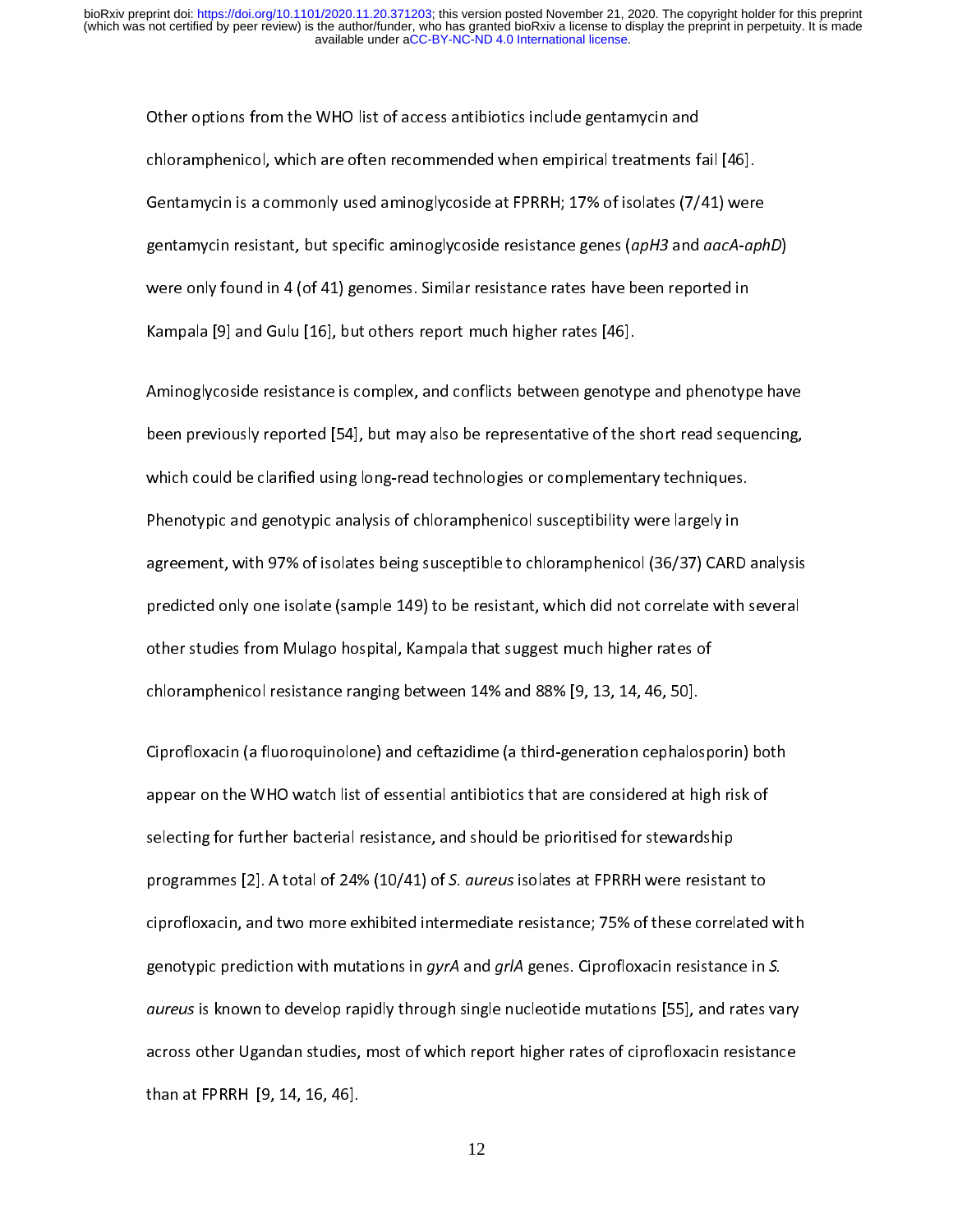Phenotypically-predicted methicillin resistance, with one susceptib<br>being predicted to be resistant. Of note, stocks of cefoxitin disks were poorly maint<br>FPRRH during the study period and 28 isolates were not able to be te being predicted to be resistant. Of note, stocks of cefoxitin disks were poorly maintained at<br>FPRRH during the study period and 28 isolates were not able to be tested. Of 13 isolates<br>tested, five (38%) were resistant (MRSA being predicted to be resistant. Of note, stocks were not able to be tested. Of 13 isolates<br>tested, five (38%) were resistant (MRSA). In contrast to the rates of resistant isolates to<br>other antibiotics, the percentage of M FPRRH during the study period and 28 isolates were not able to be tested. Of 13 isolates<br>tested, five (38%) were resistant (MRSA). In contrast to the rates of resistant isolates to<br>other antibiotics, the percentage of MRSA tested, five (38%) were resistant (MME), in contrast to into the resistant to the rate of<br>other antibiotics, the percentage of MRSA at FPRRH is similar or higher than those repor<br>elsewhere (Kampala: 37.5% [9], 29% [46] and othere (Kampala: 37.5% [9], 29% [46] and 28% [39]; Mbale: 27% [35] and Gulu: 22%<br>[16]). All five MRSA isolates from FPRRH were MDR. 14% (4/28) of isolates that were not<br>tested harboured *mecA*, a clear genetic indicator of [16]). All five MRSA isolates from FPRRH were MDR. 14% (4/28) of isolates that were not<br>tested harboured *mecA*, a clear genetic indicator of MRSA. The majority (71%) of isolate<br>(30/41) also harboured the *blaZ* gene whic tested harboured *mecA*, a clear genetic indicator of MRSA. The majority (71%) of isolates<br>(30/41) also harboured the *blaZ* gene which encodes a β-lactamase conferring resistance<br>a range of penicillins and other β-lactam (30/41) also harboured the *blaZ* genetic indicator of MRSA. The majority (71%) of isolates<br>(30/41) also harboured the *blaZ* gene which encodes a  $\beta$ -lactamase conferring resistance<br>a range of penicillins and other  $\beta$ (30/41) also harboured the blaz gene which encodes a β-lactamase conferring resistance to a range of penicillins and other β-lactam antibiotics. Two such isolates remained susceptible to ciprofloxacin, which could be rec

a range of periods of periods of periods of periods and the set of periods of penicipality of penicipality of the AMR mechanisms circulating in S. aureus-associated infections at FPRRH although susceptibility was more comm to cherall, the WGS data provided a more detailed view of the AMR mechanisms circulating in<br>S. aureus-associated infections at FPRRH although susceptibility was more commonly<br>predicted than resistance. Given the non-contig S. aureus-associated infections at FPRRH although susceptibility was more commonly<br>predicted than resistance. Given the non-contiguous nature of the draft genomes this could<br>be due to a lack of complete gene coverage enabl S. aureus-associated infections at FPRRH although susceptibility was more commonly<br>predicted than resistance. Given the non-contiguous nature of the draft genomes this<br>be due to a lack of complete gene coverage enabling co predicted than resistance. Then are coverage enabling confident prediction of gene presence<br>or absence. Complete genomes, such as using PacBio or Oxford Nanopore sequencing would<br>increase confidence in prediction, but the be due to a lack of complete genomes, such as using PacBio or Oxford Nanopore sequencing would<br>increase confidence in prediction, but the additional effort may not be cost-effective in low-<br>middle income resource settings. or absence confidence in prediction, but the additional effort may not be cost-effective in low-<br>middle income resource settings. These data are nevertheless useful for in-filling missing<br>information from AST data due to t information from AST data due to the poor supply of appropriate materials, towards<br>informing more-effective treatment of *S. aureus* infections at FPRRH.<br>Population structure of FPRRH *S. aureus* isolates: domination of MS informing more-effective treatment of *S. aureus* infections at FPRRH.<br>Population structure of FPRRH *S. aureus* isolates: domination of MSSA CC152: We<br>observed marked diversity among the 41 *S. aureus* isolates we charact

# informing more-effective treatment of S. *dureus* infections at FFRMT.<br>Population structure of FPRRH S. *aureus* isolates: domination of MS.<br>observed marked diversity among the 41 S. *aureus* isolates we charac<br>13

Population structure of FPRRH S. aureus isolates: domination of MSSA CC152: We<br>observed marked diversity among the 41 S. *aureus* isolates we characterised, as qua observed marked diversity among the 41 S. aureus isolates we characterised, as quantified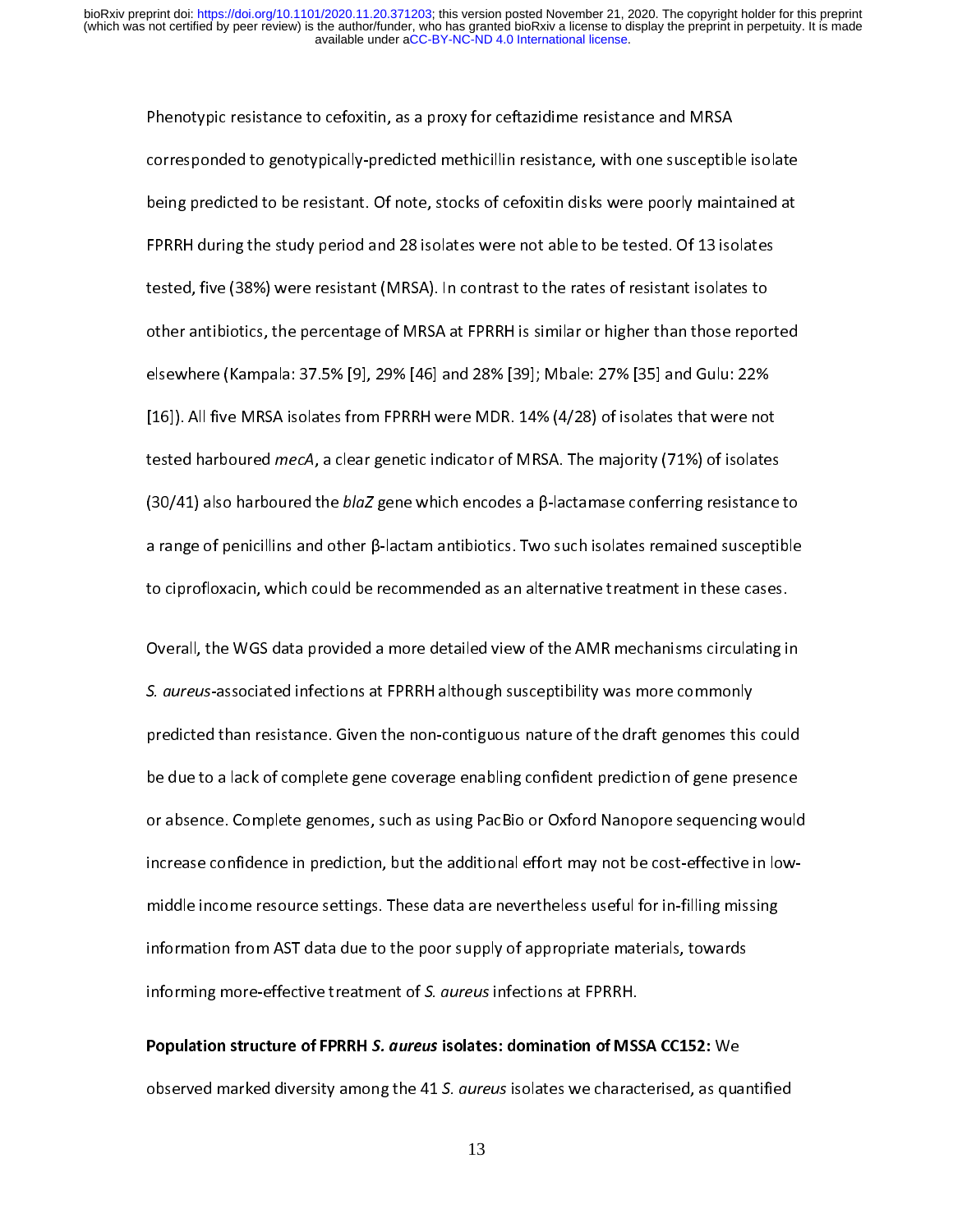in a core genome of these (Figure 1) and delineated nine different STs belonging to six CCs. Isolates belonging<br>to a particular CC clustered together in the population structure inferred from core genome<br>comparison (Figure of the set of these (Figure 2) and delineated nine different STS belonging to an extraction aroung the<br>to a particular CC clustered together in the population structure inferred from core genome<br>comparison (Figure 1). Most to a particular CC comparison (Figure 1). Most isolates for which we obtained complete MLST data (15)<br>belonged to ST152 and its single locus variant ST1633 (CC152). For three more isolates, we<br>obtained MLST data for 6 out belonged to ST152 and its single locus variant ST1633 (CC152). For three more isolates obtained MLST data for 6 out of 7 loci allowing them to be attributed to CC152 if not a specific ST. Two further isolates (180 and 191) belonged to ST152 and its single focus variable locus (CC152). For three more isolates, we<br>obtained MLST data for 6 out of 7 loci allowing them to be attributed to CC152 if not a<br>specific ST. Two further isolates (180 and specific ST. Two further isolates (180 and 191) had more incomplete MLST data, but co<br>genome analysis indicated they clustered tightly with CC152 isolates. Thus, in total 20 c<br>41 isolates we studied (49%) were likely CC152 spenome analysis indicated they clustered tightly with CC152 isolates. Thus, in total 20 of t<br>41 isolates we studied (49%) were likely CC152. Ruimy and colleagues [56] were the first t<br>highlight the exceptionally high freq genome and isolates we studied (49%) were likely CC152. Ruimy and colleagues [56] were the first to<br>highlight the exceptionally high frequency of CC152 in northern Africa, having assigned 24%<br>of isolates recovered from the Hartistical exceptionally high frequency of CC152 in northern Africa, having assigned 24%<br>of isolates recovered from the nasopharynx of apparently healthy Malian people to this CC.<br>Numerous subsequent studies of clinical i of isolates recovered from the nasopharynx of apparently healthy Malian people to this CC.<br>Numerous subsequent studies of clinical isolates across the continent have supported this<br>observation (reviewed in [57]); most rece Numerous subsequent studies of clinical isolates across the continent have supported this<br>observation (reviewed in [57]); most recently, Kyany'a et al (2020) and Obasuyi et al (2020)<br>reported CC152 was the most common clon observation (reviewed in [57]); most recently, Kyany'a et al (2020) and Obasuyi et al (2020)<br>reported CC152 was the most common clonal complex encountered, representing about a<br>quarter of the clinical isolates they charact observation (reviewed in [57]); most recently, Kyany'a et al. (2021) and Obasus, Keyan (2021)<br>reported CC152 was the most common clonal complex encountered, representing about a<br>quarter of the clinical isolates they charac

reported CC152 isolates they characterised in Kenya and Nigeria respectively [58, 59].<br>A high proportion of CC152 isolates had either no resistance phenotype or were resistant to<br>just one antibiotic (most commonly tetracyc quarter of the clinical isolates they characterised in Kenya and Nigeria respectively [58, 59].<br>A high proportion of CC152 isolates had either no resistance phenotype or were resistant to<br>just one antibiotic (most commonly just one antibiotic (most commonly tetracycline). 25% were resistant to cotrimoxazole and<br>20% were resistant to erythromycin. The most common ARGs in this group were *dfrA/dfrG*<br>(100%), *blaZ* (80%) and *tet* (40%). Phenot gue one antibiotic (most commonly tetracy, 25% were commonly tetracycline).<br>20% were resistant to erythromycin. The most common ARGs in this group were *dfrA/dfrG*<br>(100%), *blaZ* (80%) and *tet* (40%). Phenotypic and genot 20% were resistant to erythromycin. The most common ARGs in this group were dj1A/dj10<br>(100%), *blaZ* (80%) and *tet* (40%). Phenotypic and genotypic screening determined low<br>frequencies of resistance to ciprofloxacin, clin (100%), blaz (80%) and tet (40%). Phenotypic and genotypic screening determined low<br>frequencies of resistance to ciprofloxacin, clindamycin and chloramphenicol. Comparisc<br>CC152 and non-CC152 isolates in this study revealed CC152 and non-CC152 isolates in this study revealed PathogenWatch predictions of<br>methicillin, chloramphenicol and ciprofloxaxin resistance were all significantly less prevalent<br>in CC152 members ( $\chi^2$  =7.96, 4.39 and 7.0 CC152 and non-CC152 isolates in this study revealed PathogenWatch predictions of<br>methicillin, chloramphenicol and ciprofloxaxin resistance were all significantly less prevalent<br>in CC152 members ( $\chi^2$  =7.96, 4.39 and 7.0 in CC152 members ( $\chi^2$  =7.96, 4.39 and 7.00, P=0.005, 0.036 and 0.008 respectively).<br>14 in CC152 members (χ $\overline{a}$  $=$ 14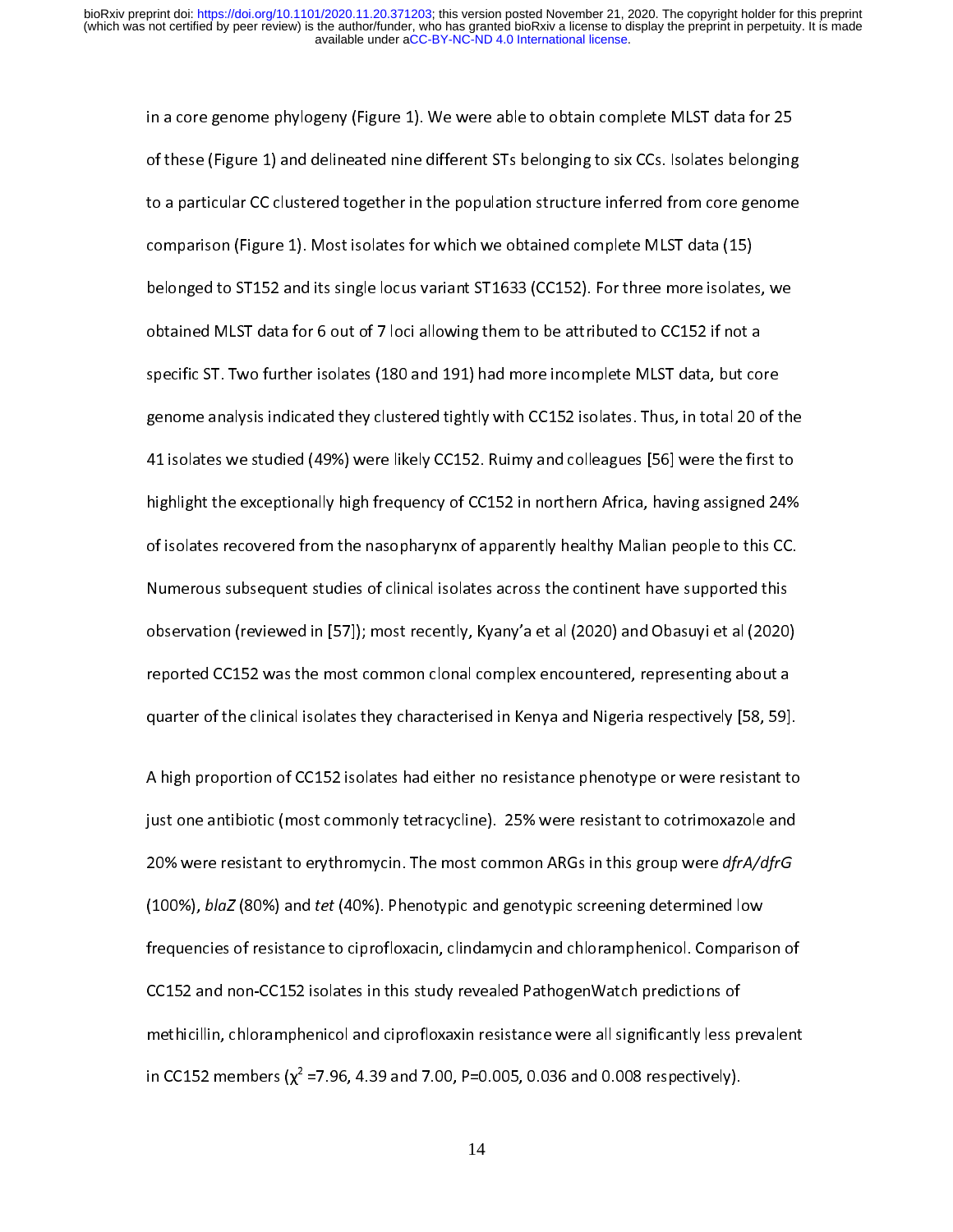and gyrA (ciprofloxacin resistance) were significantly less prevalent among CC152 members<br>( $\chi^2$  =7.96, 5.42 and 5.63, P=0.005, 0.020 and 0.018 respectively). Thus 19/20 (95%) of CC152<br>isolates were MSSA. In contrast to and *gyrA* (ciprofloxacin resistance) were significantly less prevalent among CC152 members<br>  $(\chi^2 = 7.96, 5.42$  and 5.63, P=0.005, 0.020 and 0.018 respectively). Thus 19/20 (95%) of CC152<br>
isolates were MSSA. In contrast (χ<sup>2</sup><br>iso<br>ph<br>res lates were MSSA. In contrast to other CC152 members, three isolates exhibited MDR<br>enotypes. Isolates 145, 175 and 191 were resistant to 3, 4 and 5 classes of antibiotics<br>spectively, however, there was little similarity in phenotypes. Isolates 145, 175 and 191 were resistant to 3, 4 and 5 classes of antibiotics<br>respectively, however, there was little similarity in their resistance profiles and ARG<br>compliments, suggesting that they were acqui perceprectively, however, there was little similarity in their resistance profiles and ARG<br>compliments, suggesting that they were acquired independently of one another. Isolate<br>was the only MRSA and harboured genetic marke respectively, the compliments, suggesting that they were acquired independently of one another. Iso<br>was the only MRSA and harboured genetic markers of resistance to eight different c<br>antibiotic. All three MDR isolates were was the only MRSA and harboured genetic markers of resistance to eight different classes of<br>antibiotic. All three MDR isolates were resistant to erythromycin, but associated genetic<br>markers were only present in 191, harbou antibiotic. All three MDR isolates were resistant to erythromycin, but associated genetic<br>markers were only present in 191, harbouring both *erm* and *msrA* genes that are commonly<br>plasmid associated. Further investigation markers were only present in 191, harbouring both *erm* and *msrA* genes that are commo<br>plasmid associated. Further investigation is needed to determine how these MDR and<br>potentially pan-resistant profiles have developed i markers were only present in 191, harbouring both erm and msrA genes that are commonly<br>plasmid associated. Further investigation is needed to determine how these MDR and<br>potentially pan-resistant profiles have developed in potentially pan-resistant profiles have developed in a clonal complex that is mainly<br>associated with healthy individuals.<br>FPRRH *S. aureus* CC152 isola<mark>tes possess a specific virulence gene repertoire:</mark> Given th

potentially parameters of the profiles associated with healthy individuals.<br>FPRRH *S. aureus* CC152 isolates possess a specific virulence gene repertoire: Given<br>frequency with which CC152 strains were encountered, we explo associated with health, mathematic<br>FPRRH *S. aureus* CC152 isolates pos<br>frequency with which CC152 strains<br>associated gene content between is FFRRHT S. aureus CC152 isolates possess a specific virulence gene repertoire: Given the<br>frequency with which CC152 strains were encountered, we explored variation in virulence<br>associated gene content between isolates belon that were significantly more common among CC152 strains included lukF-PV and lukR-PV those that did not (n = 21). The majority of virulence-associated genes were neither ove<br>nor under-represented among CC152 stains, but there were a handful of exceptions. Ge<br>that were significantly more common among CC152  $\frac{1}{2}$ that were significantly more common among CC152 strains included *lukF-PV* and *lukR-PV*<br>that encode the two subunits of the Panton–Valentine leukocidin (PVL) cytotoxin ( $\chi^2$  =20.74,<br>P <0.001 and  $\chi^2$  =18.09, P<0.001 that encode the two subunits of the Panton–Valentine leukocidin (PVL) cytotoxin ( $\chi^2$  =20.<br>P <0.001 and  $\chi^2$  =18.09, P<0.001 respectively) and *coa*, that encodes a coagulase ( $\chi^2$  = 13.8<br>P<0.001). An association be that encode the two subunits of the Panton–Valentine leukocidin (PVL) cytotoxin (χ<sup>2</sup> = 20.74,<br>P <0.001 and χ<sup>2</sup> =18.09, P<0.001 respectively) and *coa*, that encodes a coagulase (χ<sup>2</sup> = 13.82,<br>P<0.001). An association be P <0.001 and χ<sup>2</sup><br>P<0.001). An as<br>long-establisher =18.09, P<0.001 respectively) and *coa,* that encodes a coagulase ( $\chi^2$ <br>sociation between CC152 and PVL has been noted previously [56]. C<br>d virulence factor of *S. aureus* that is able to induce blood coagulatio<br>15 oa is a<br>n by<br>n by P<0.001). An association between CC152 and PVL has been noted previously [56]. Coa is a<br>long-established virulence factor of S. aureus that is able to induce blood coagulation by long-established virulence factor of S. aureus that is able to induce blood coagulation by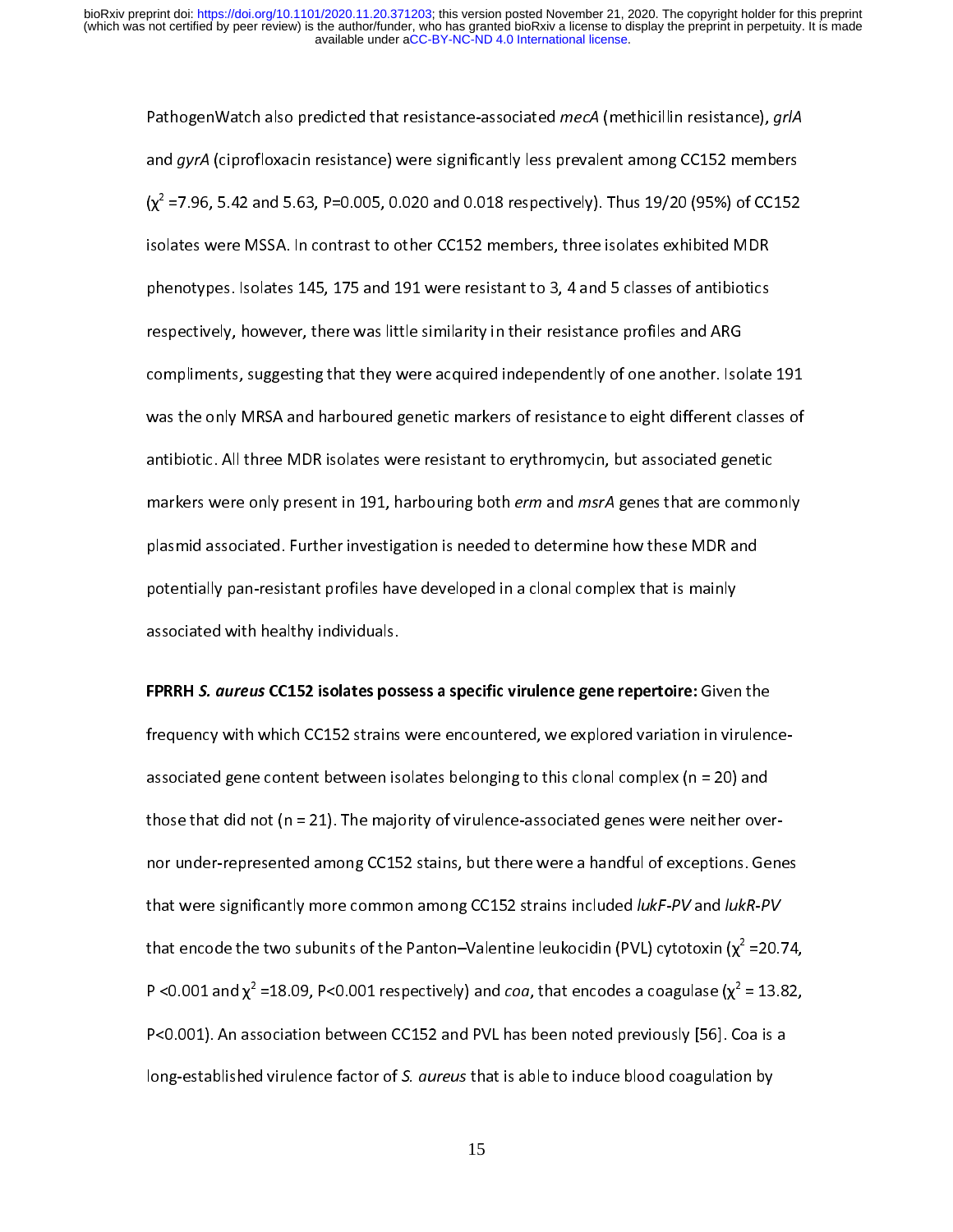binding protein, encoded by vWbp, exhibits multiple similarities in terms of coagulatio<br>induction function to Coa [60]. That vWbp is absent from CC152 isolates, but present in<br>about 37% of non-CC152 isolates ( $\chi^2$ =9.47, induction function to Coa [60]. That  $vWbp$  is absent from CC152 isolates, but present in<br>about 37% of non-CC152 isolates ( $\chi^2$ =9.47, P=0.002) may point to the two proteins fulfil<br>similar roles in different *S. aureus* l about 37% of non-CC152 isolates ( $\chi^2$ =9.47, P=0.002) may point to the two proteins fulfil<br>similar roles in different *S. aureus* lineages. Several other virulence factor-encoding gene<br>were encountered significantly less about 37% of non-CC152 isolates ( $\chi^2$  =9.47, P=0.002) may point to the two proteins fulfilling<br>similar roles in different *S. aureus* lineages. Several other virulence factor-encoding genes<br>were encountered significantl similar roles in different S. aureus lineages. Several other virulence factor-encoding genes<br>were encountered significantly less frequently among CC152 isolates than non-CC152<br>isolates. These included genes encoding (i) t isolates. These included genes encoding (i) the chemotaxis inhibitory protein Chp ( $\chi^2$  =<br>P=0.005), (ii) the adhesin Map ( $\chi^2$ =12.60, P=0.003), the serine-aspartate repeat protein<br>that is associated with biofilm forma isolates. These included genes encoding (i) the chemotaxis inhibitory protein Chp (χ<sup>2</sup> =7.96,<br>P=0.005), (ii) the adhesin Map (χ<sup>2</sup>=12.60, P=0.003), the serine-aspartate repeat protein SdrC<br>that is associated with biofilm P=0.005), (ii) the adhesin Map (χ<sup>-</sup>=12.60, P=0.003), the serine-aspartate repeat protein SdrC<br>that is associated with biofilm formation (χ<sup>2</sup>=16.79, P<0.001), and the Sec enterotoxin (χ<sup>2</sup>=<br>5.42, P=0.020). The EsaG prot that is associated with biofilm formation (χ<sup>-</sup>=16.79, P<0.001), and the Sec enterotoxin (χ<sup>-</sup><br>5.42, P=0.020). The EsaG protein is thought to serve as an anti-toxin in the *Ess* Type 7<br>secretion system of *S. aureus* [61] |<br>| i<br>| secretion system of *S. aureus* [61]. Multiple genes encoding EsaG have been encountered in<br>*S. aureus* genomes and we observed significant variation in their presence/absence among<br>CC152 members and other isolates, such t under-represented ( $\chi^2$ = 11.11, 9.48, 12.60, P < 0.001, 0.002, < 0.001 respectively) among CC152 members and other isolates, such that some copies (*esaG1, esaG3,* and *esaG4*) were<br>under-represented ( $\chi^2$ = 11.11, 9.48, 12.60, P <0.001, 0.002, <0.001 respectively) among<br>CC152 strains whereas others (*esaG5, e* under-represented ( $\chi^2$ = 11.11, 9.48, 12.60, P <0.001, 0.002, <0.001 respectively) among<br>CC152 strains whereas others (*esaG5, esaG7* and *esaG8*) were over-represented ( $\chi^2$ = 8.84,<br>5.03, 6.55, P= 0.003, 0.025, 0.010 under-represented (χ<sup>2</sup>= 11.11, 9.48, 12.60, P <0.001, 0.002, <0.001 respectively) among<br>CC152 strains whereas others (*esaG5, esaG7* and *esaG8*) were over-represented (χ<sup>2</sup>= 8.8<br>5.03, 6.55, P= 0.003, 0.025, 0.010 respec CC152 strains whereas others (*esaG5, esaG7* and *esaG8*) were over-represented (χ<sup>2</sup><br>5.03, 6.55, P= 0.003, 0.025, 0.010 respectively). The significance of this is unclear as<br>of different copies is unknown.<br>Conclusions  $the$ rol 5.03, 5.03, P= 0.03, P= 0.03, P= 0.03, O.03, O.03, O.03, O.03, O.03, O.03, O.010<br>Francisco of different copies is unknown.<br>The main goal of this study, in keeping with the UNAP, was to create local knowledge of of different copies is unknown.<br>**Conclusions**<br>The main goal of this study, in keeping with the UNAP, was to create local knowledge of

# Conclusions

circulating AMR in disease-associated *S. aureus,* to strengthen the evidence base for policies<br>on optimal use of antibiotics to preserve their efficacy, and through which we could inform<br>treatment policy at FPRRH and its circulating AMR in disease-associated S. dureus, to strengthen the evidence base for policies<br>on optimal use of antibiotics to preserve their efficacy, and through which we could inform<br>treatment policy at FPRRH and its su on optimal treatment policy at FPRRH and its surrounding catchment area. Key findings include the<br>incidence of MDR and pan-resistant isolates, the prevalence of PVL and coagulase-carrying<br>16 treatment policy at FPRR and its surface the categorian area. Key finding include the<br>incidence of MDR and pan-resistant isolates, the prevalence of PVL and coagulase-carryi<br>16 incidence of  $M_{\rm p}$  and  $\mu$  and  $\mu$  and coagulase-carrying  $16$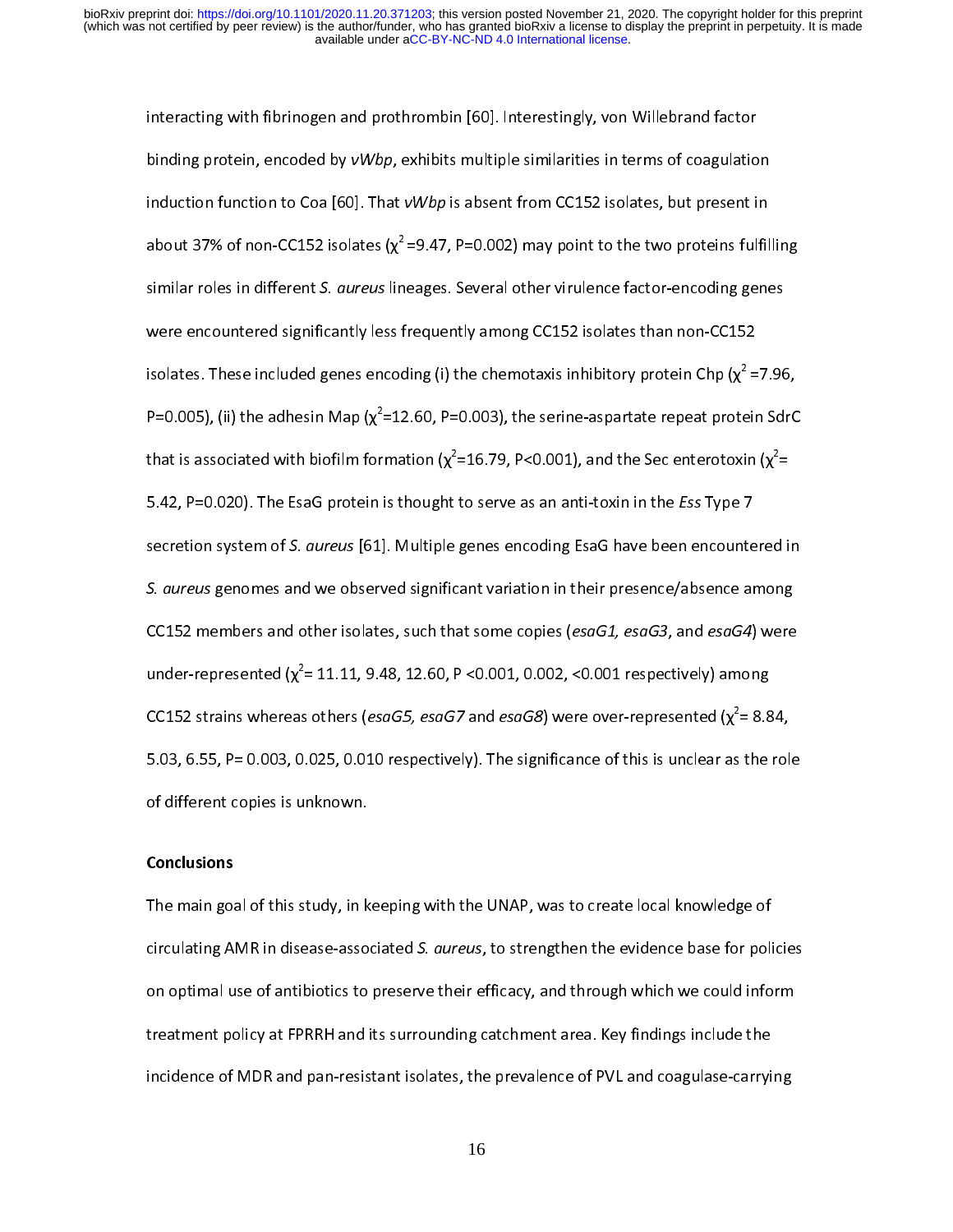clindamycin and chloramphenicol compared to other regions of Uganda.<br>The resistance profiles observed in this study were largely similar to those describe<br>elsewhere in Uganda. Nevertheless, the largest discrepancies betwee The resistance profiles observed in this study were largely similar to those<br>elsewhere in Uganda. Nevertheless, the largest discrepancies between th<br>studies were the universal susceptibility to clindamycin at FPRRH, whilst Example in Uganda. Nevertheless, the largest discrepancies between this and other<br>studies were the universal susceptibility to clindamycin at FPRRH, whilst a relatively b<br>41% resistance was found at Mulago, and for trimet elsewhere in Uganda. Nevertheless, the largest discrepancies estimate and other entity<br>studies were the universal susceptibility to clindamycin at FPRRH, whilst a relatively hi<br>41% resistance was found at Mulago, and for t studies were the universal supplies were the universe.<br>Studies were the universal susceptible, and 289%<br>Mulago), and chloramphenicol, for which although rates of resistance vary between 14%<br>Studies and chloramphenicol, fo 41% resistance vary between 14% resistance was found at Mulago), and chloramphenicol, for which although rates of resistance vary between 14% -<br>14% in this study, and this study, and a study of the study of the study of th Mulago 3, 2014<br>88% elsewhere [9, 13, 14, 46, 50], FPRRH strains were almost all susceptible. National advis<br>on control strategy based on national clinical guidelines, or data that may be focused upon<br>major urban centres, a on control strategy based on national clinical guidelines, or data that may be focused upon<br>major urban centres, are not always aligned with antibiotic susceptibility observed at the<br>local level, emphasising the requiremen on control strategy based on the transitional clinical guidelines, or data that may be focused at the<br>major urban centres, are not always aligned with antibiotic susceptibility observed at the<br>local level, emphasising the major of the set of all the centres.<br>Incal level, emphasising the requirement for local knowledge such as that described here<br>It is clear that procurement of sufficient materials to perform AST tests for resistances

local level, emphasising the requirement of sufficient materials to perform AST tests for resistances<br>It is clear that procurement of sufficient materials to perform AST tests for resistances<br>identified in the antibiogram, It is clear that procurement of sufficient materials to perform AST tests for resistances<br>identified in the antibiogram, supported by molecular data, will be important for robust<br>future surveillance to inform effective tre It is clear that procurement of summational to perform the state for restances identified in the antibiogram, supported by molecular data, will be important for robus<br>future surveillance to inform effective treatment and t future surveillance to inform effective treatment and to ensure a rapid, appropriate plan<br>response to treatment failures. Given the frequent circulation of *S. aureus* isolates betwe<br>community and hospital settings [62], a future surventure to inform effective treatment and to ensure a rapple, appropriate planned<br>future response to treatment failures. Given the frequent circulation of *S. aureus* isolates between<br>community and hospital setti response to treatment failures. Given the frequent circulation of S. dureus isolates between<br>community and hospital settings [62], and combined with the variability in resistance rates<br>across Ugandan studies this further h community and hospital settings [62], and combined with the variability in resistance rates<br>across Ugandan studies this further highlights the need for continued, robust epidemiology<br>at the local level to inform policy on at the local level to inform policy on control strategies that can minimise treatment failures and the spread of antimicrobial resistance.<br>  $\frac{1}{2}$ and the spread of antimicrobial resistance.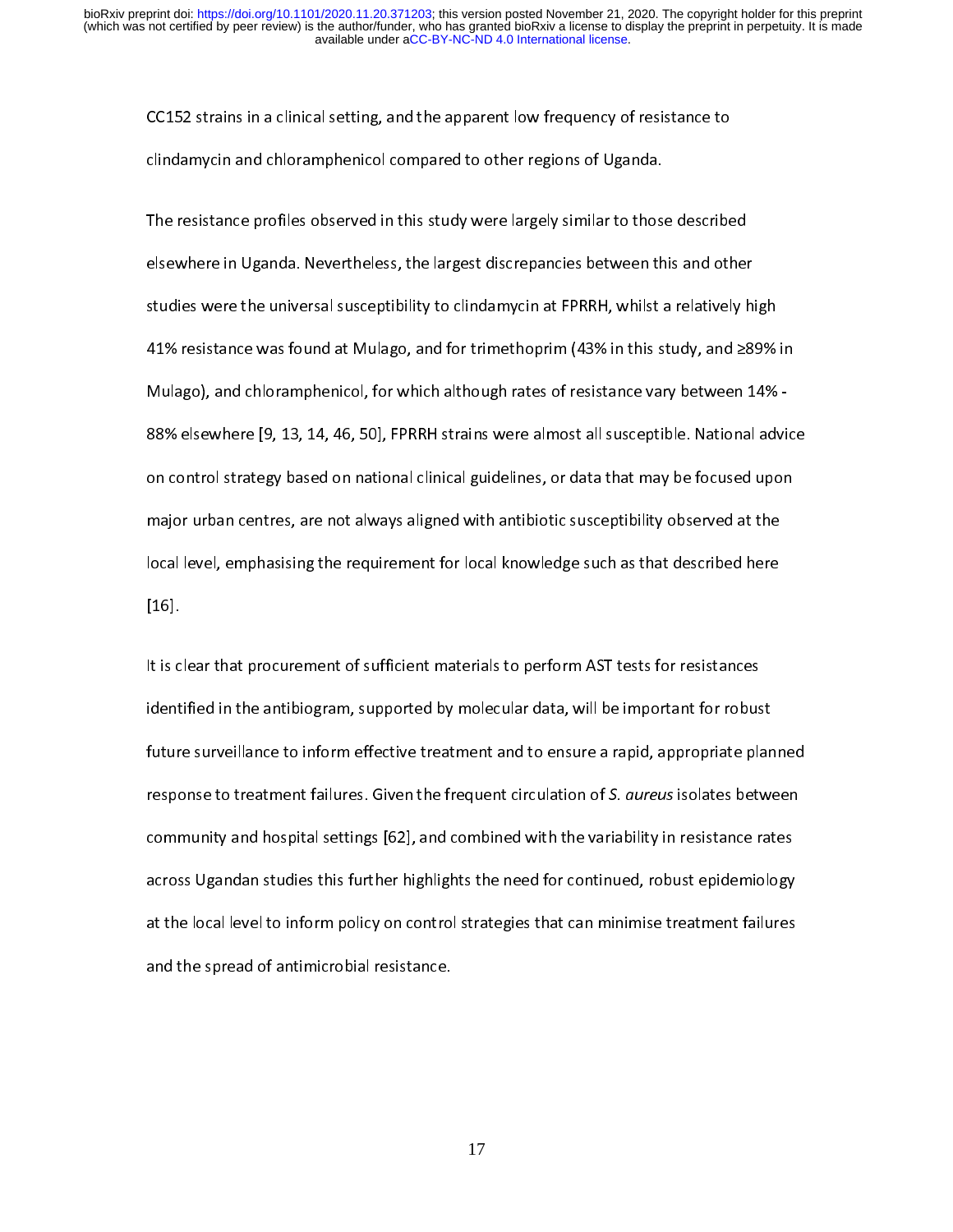available under [aCC-BY-NC-ND 4.0 International license.](http://creativecommons.org/licenses/by-nc-nd/4.0/) (which was not certified by peer review) is the author/funder, who has granted bioRxiv a license to display the preprint in perpetuity. It is made bioRxiv preprint doi: [https://doi.org/10.1101/2020.11.20.371203;](https://doi.org/10.1101/2020.11.20.371203) this version posted November 21, 2020. The copyright holder for this preprint

Acknowledgements: This work was supported by Knowledge for Change (registered chanty<br>no. 1146911), The University of Salford, Santander and a THET Commonwealth Partnerships<br>for Antimicrobial Stewardship award to HLA (AMSB0 nor 2011-2011), The University of Salemander and a Theory Commonwealth Partnerships<br>for Antimicrobial Stewardship award to HLA (AMSB03). We are grateful to staff and services<br>at Fort Portal Regional Referral Hospital and M

for Antimicrobial Christian India, to HLA (AMSB03). We are grateful to the stations of<br>at Fort Portal Regional Referral Hospital and Makerere University, with particular thanks to<br>Dr Robert Ssekitoleko for meeting coordina

# References:

at Fort Fortung-Character Press, and Makerere University, with particular making to<br>Dr Robert Ssekitoleko for meeting coordination in Kampala.<br>References:<br>(No. WHO/HIS/SDS/2018.57). Dr Robert Ssekitoleko for meeting coordination in Kampala.<br>**References:<br>1. World Health Organisation**. 2018. Antimicrobial res<br>(No. WHO/HIS/SDS/2018.57).<br>https://apps.who.int/iris/bitstream/handle/10665/326454/WH<br>[ac 1. **World Health Organisation**. 2018. Antimicrobial resistance and primary health care (No. WHO/HIS/SDS/2018.57).

https://apps.who.int/iris/bitstream/handle/10665/326454/WHO-HIS-SDS-2018.56-eng.pdf [accessed November 2020].

2. **World Health Organisation**. World health statistics overview 2019: monitoring health for the SDGs, sustainable development goals (No. WHO/DAD/2019.1). 2019.

3. **Ugandan National Academy of Sciences**. Antibiotic Resistance in Uganda: situation analysis and recommendations. Kampala, Uganda: Uganda National Academy of Sciences. *Center for Disease Dynamics, Economics & Policy* 2015:107.

4. **Vialle-Valentin C, Lecates R, Zhang F, Desta A, Ross-Degnan D. Predictors of -Valentin C, Lecates R, Zhang F, Desta A, Ross-Degnan D**. Predictors of in African communities: evidence from medicines household surveys in five ppical Medicine & International Health 2012;17(2):211-222.<br>**o S. Thumbi SM.** antibiotic use in African communities: evidence from medicines household surveys in five countries. *Tropical Medicine & International Health* 2012;17(2):211-222.

5. **Omulo S, Thumbi SM, Njenga MK, Call DR**. A review of 40 years of enteric antimicrobial resistance research in Eastern Africa: what can be done better? *Antimicrobial resistance and infection control* 2015;4(1):1.

6. **Ugandan National Academy of Sciences**. Antimicrobial Resistance National Action Plan (NAP). *Center for Disease Dynamics, Economics & Policy* 2018.

7. **Moirongo RM, Lorenz E, Ntinginya NE, Dekker D, Fernandes J et al.** Regional Variation of Extended-Spectrum Beta-Lactamase (ESBL)-Producing Enterobacterales, Fluoroquinolone-Resistant *Salmonella enterica* and Methicillin-Resistant *Staphylococcus aureus* Among Febrile Patients in Sub-Saharan Africa. *Front Microbiol* 2020;11:567235.

8. **Wangai FK, Masika MM, Maritim MC, Seaton RA**. Methicillin-resistant *Staphylococcus aureus* (MRSA) in East Africa: red alert or red herring? *BMC Infect Dis* 2019;19(1):596.

9. **Seni J, Bwanga F, Najjuka CF, Makobore P, Okee M et al.** Molecular characterization of *Staphylococcus aureus* from patients with surgical site infections at Mulago Hospital in Kampala, Uganda. *PLoS One* 2013;8(6):e66153.

10. **Asiimwe BB, Baldan R, Trovato A, Cirillo DM**. Prevalence and molecular characteristics of *Staphylococcus aureus*, including methicillin resistant strains, isolated from bulk can milk and raw milk products in pastoral communities of South-West Uganda. *BMC Infect Dis* 2017;17(1):422.

11. **Kitara LD, Anywar AD, Acullu D, Odongo-Aginya E, Aloyo J et al.** Antibiotic susceptibility of *Staphylococcus aureus* in suppurative lesions in Lacor Hospital, Uganda. *Afr Health Sci* 2011;11 Suppl 1:S34-39.

12. World Health Organization. Joint external evaluation of IHR core capacities of the Republic of Uganda: executive summary, June 26-30, 2017: World Health Organization2017.

13. **Kateete DP, Namazzi S, Okee M, Okeng A, Baluku H et al.** High prevalence of methicillin resistant *Staphylococcus aureus* in the surgical units of Mulago hospital in Kampala, Uganda. *BMC Res Notes* 2011;4:326.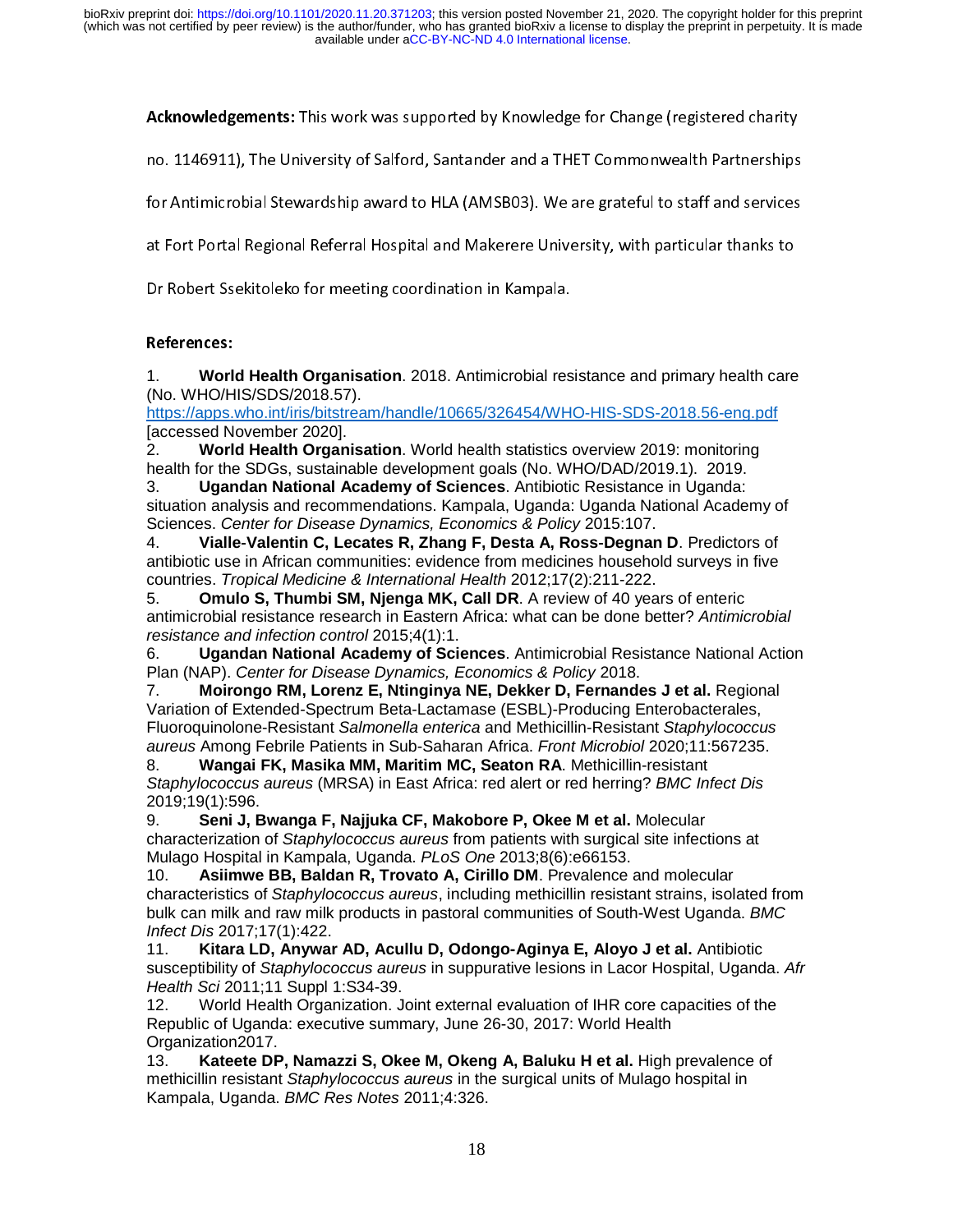14. **Kajumbula H, Fujita AW, Mbabazi O, Najjuka C, Izale C et al.** Antimicrobial drug resistance in blood culture isolates at a tertiary hospital, Uganda. *Emerging infectious diseases* 2018;24(1):174.

15. **Bebell LM, Ngonzi J, Bazira J, Fajardo Y, Boatin AA et al.** Antimicrobial-resistant infections among postpartum women at a Ugandan referral hospital. *PloS one* 2017;12(4):e0175456.

16. **Odongo CO, Anywar DA, Luryamamoi K, Odongo P**. Antibiograms from community-acquired uropathogens in Gulu, northern Uganda-a cross-sectional study. *BMC infectious diseases* 2013;13(1):193.

17. **World Bank**. https://data.worldbank.org/indicator/SP.RUR.TOTL.ZS [accessed November 2020].

18. **Weiss D, Wallace RM, Rwego IB, Gillespie TR, Chapman CA et al.** Antibioticresistant *Escherichia coli* and class 1 integrons in humans, domestic animals, and wild primates in Rural Uganda. *Applied and environmental microbiology* 2018;84(21).

19. **Asiimwe BB, Baldan R, Trovato A, Cirillo DM**. Molecular epidemiology of Panton-Valentine Leukocidin-positive community-acquired methicillin resistant *Staphylococcus aureus* isolates in pastoral communities of rural south western Uganda. *BMC Infect Dis* 2017;17(1):24.

20. **Kateete DP, Asiimwe BB, Mayanja R, Mujuni B, Bwanga F et al.** Nasopharyngeal carriage, spa types and antibiotic susceptibility profiles of *Staphylococcus aureus* from healthy children less than 5 years in Eastern Uganda. *BMC Infect Dis* 2019;19(1):1023.

21. **Kateete DP, Kimani CN, Katabazi FA, Okeng A, Okee MS et al.** Identification of *Staphylococcus aureus*: DNase and Mannitol salt agar improve the efficiency of the tube coagulase test. *Ann Clin Microbiol Antimicrob* 2010;9:23.

22. **Hendriksen RS, Bortolaia V, Tate H, Tyson G, Aarestrup FM et al.** Using genomics to track global antimicrobial resistance. *Frontiers in public health* 2019;7:242.

23. **Ackers L, Ackers-Johnson G, Seekles M, Odur J, Opio S**. Opportunities and Challenges for Improving Anti-Microbial Stewardship in Low-and Middle-Income Countries; Lessons Learnt from the Maternal Sepsis Intervention in Western Uganda. *Antibiotics* 2020;9(6):315.

24. **Matuschek E, Brown DF, Kahlmeter G**. Development of the EUCAST disk diffusion antimicrobial susceptibility testing method and its implementation in routine microbiology laboratories. *Clin Microbiol Infect* 2014;20(4):O255-266.

25. **Bankevich A, Nurk S, Antipov D, Gurevich AA, Dvorkin M et al.** SPAdes: a new genome assembly algorithm and its applications to single-cell sequencing. *Journal of computational biology* 2012;19(5):455-477.

26. **Seemann T**. Prokka: rapid prokaryotic genome annotation. *Bioinformatics* 2014;30(14):2068-2069.

27. **Alcock BP, Raphenya AR, Lau TTY, Tsang KK, Bouchard M et al.** CARD 2020: antibiotic resistome surveillance with the comprehensive antibiotic resistance database. *Nucleic Acids Res* 2020;48(D1):D517-D525.

28. **Liu B, Zheng D, Jin Q, Chen L, Yang J**. VFDB 2019: a comparative pathogenomic platform with an interactive web interface. *Nucleic Acids Res* 2019;47(D1):D687-D692.

29. **Jolley KA, Bray JE, Maiden MCJ**. Open-access bacterial population genomics: BIGSdb software, the PubMLST.org website and their applications. *Wellcome Open Res* 2018;3:124.

30. **Seemann T**. 2015. snippy: fast bacterial variant calling from NGS reads. https://github.com/tseemann/snippy [accessed November 2020].

31. **Price MN, Dehal PS, Arkin AP**. FastTree: computing large minimum evolution trees with profiles instead of a distance matrix. *Mol Biol Evol* 2009;26(7):1641-1650.

32. **Page AJ, Cummins CA, Hunt M, Wong VK, Reuter S et al.** Roary: rapid largescale prokaryote pan genome analysis. *Bioinformatics* 2015;31(22):3691-3693.

33. **Magiorakos AP, Srinivasan A, Carey RB, Carmeli Y, Falagas ME et al.** Multidrugresistant, extensively drug-resistant and pandrug-resistant bacteria: an international expert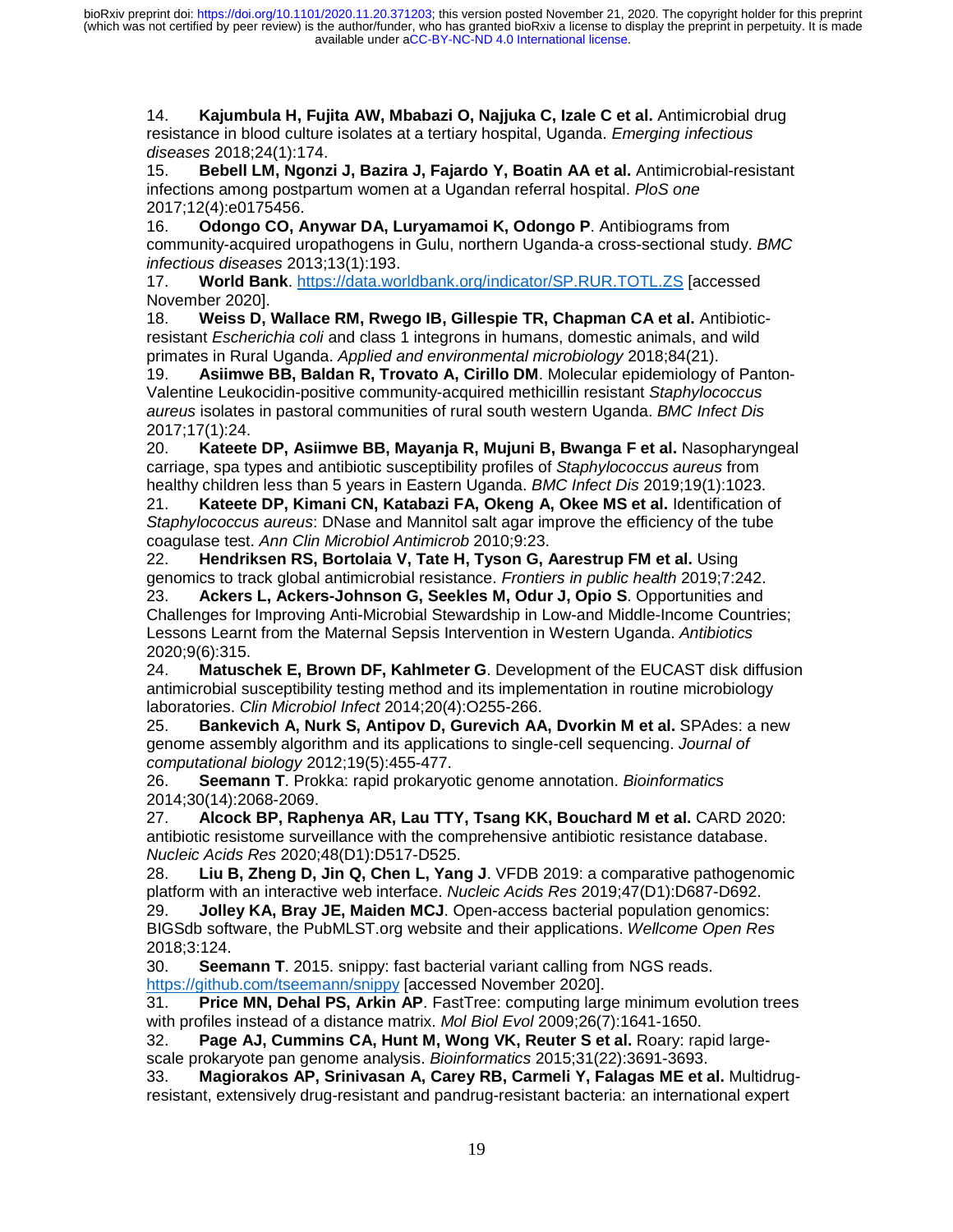proposal for interim standard definitions for acquired resistance. *Clin Microbiol Infect* 2012;18(3):268-281.

34. **Kateete DP, Asiimwe BB, Mayanja R, Najjuka CF, Rutebemberwa E**. Species and drug susceptibility profiles of staphylococci isolated from healthy children in Eastern Uganda. *PLoS One* 2020;15(2):e0229026.

35. **George M, Iramiot JS, Muhindo R, Olupot-Olupot P, Nanteza A**. Bacterial Aetiology and Antibiotic Susceptibility Profile of Post-Operative Sepsis among Surgical Patients in a Tertiary Hospital in Rural Eastern Uganda. *Microbiol Res J Int* 2018;24(2).

36. **World Health Organisation**. Antimicrobial resistance: global report on surveillance 2014. 2014.

37. PathogenWatch https://pathogen.watch/collection/ddhx5rrchbht-antibiotic-resistanceprofiles-and-population-structure-of-disea [accessed 12 November 2020.

38. **Kumar N, Raven KE, Blane B, Leek D, Brown NM et al.** Evaluation of a fully automated bioinformatics tool to predict antibiotic resistance from MRSA genomes. *J Antimicrob Chemother* 2020;75(5):1117-1122.

39. **Mshangila B, Paddy M, Kajumbula H, Ateenyi-Agaba C, Kahwa B et al.** External ocular surface bacterial isolates and their antimicrobial susceptibility patterns among preoperative cataract patients at Mulago National Hospital in Kampala, Uganda. *BMC Ophthalmol* 2013;13:71.

40. **Khoramrooz SS, Dolatabad SA, Dolatabad FM, Marashifard M, Mirzaii M et al.** Detection of tetracycline resistance genes, aminoglycoside modifying enzymes, and coagulase gene typing of clinical isolates of *Staphylococcus aureus* in the Southwest of Iran. *Iran J Basic Med Sci* 2017;20(8):912-919.

41. **Basulira Y, Olet SA, Alele PE**. Inappropriate usage of selected antimicrobials: Comparative residue proportions in rural and urban beef in Uganda. *PLoS One* 2019;14(1):e0209006.

42. **Iramiot JS, Kajumbula H, Bazira J, Kansiime C, Asiimwe BB**. Antimicrobial resistance at the human-animal interface in the Pastoralist Communities of Kasese District, South Western Uganda. *Sci Rep* 2020;10(1):14737.

43. **Mukonzo JK, Namuwenge PM, Okure G, Mwesige B, Namusisi OK et al.** Overthe-counter suboptimal dispensing of antibiotics in Uganda. *J Multidiscip Healthc* 2013;6:303-310.

44. **Fowler PW, Cole K, Gordon NC, Kearns AM, Llewelyn MJ et al.** Robust Prediction of Resistance to Trimethoprim in *Staphylococcus aureus*. *Cell Chem Biol* 2018;25(3):339- 349 e334.

45. **Nurjadi D, Olalekan AO, Layer F, Shittu AO, Alabi A et al.** Emergence of trimethoprim resistance gene dfrG in *Staphylococcus aureus* causing human infection and colonization in sub-Saharan Africa and its import to Europe. *Journal of Antimicrobial Chemotherapy* 2014;69(9):2361-2368.

46. **Ojulong J, Mwambu TP, Joloba M, Bwanga F, Kaddu-Mulindwa DH**. Relative prevalence of methicilline resistant *Staphylococcus aureus* and its susceptibility pattern in Mulago Hospital, Kampala, Uganda. *Tanzan J Health Res* 2009;11(3):149-153.

47. **William B, Rwenyonyi CM, Swedberg G, Kironde F**. Cotrimoxazole Prophylaxis Specifically Selects for Cotrimoxazole Resistance in *Streptococcus mutans* and *Streptococcus sobrinus* with Varied Polymorphisms in the Target Genes folA and folP. *Int J Microbiol* 2012;2012:916129.

48. **Marwa KJ, Mushi MF, Konje E, Alele PE, Kidola J et al.** Resistance to Cotrimoxazole and Other Antimicrobials among Isolates from HIV/AIDS and Non-HIV/AIDS Patients at Bugando Medical Centre, Mwanza, Tanzania. *AIDS Res Treat* 2015;2015:103874.

49. **Mwambi B, Iramiot J, Bwanga F, Nakaye M, Itabangi H et al.** Clindamycin Resistance among *Staphylococcus aureus* Isolated at Mbarara Regional Referral Hospital, in South Western Uganda. *British microbiology research journal* 2014;4(12):1335.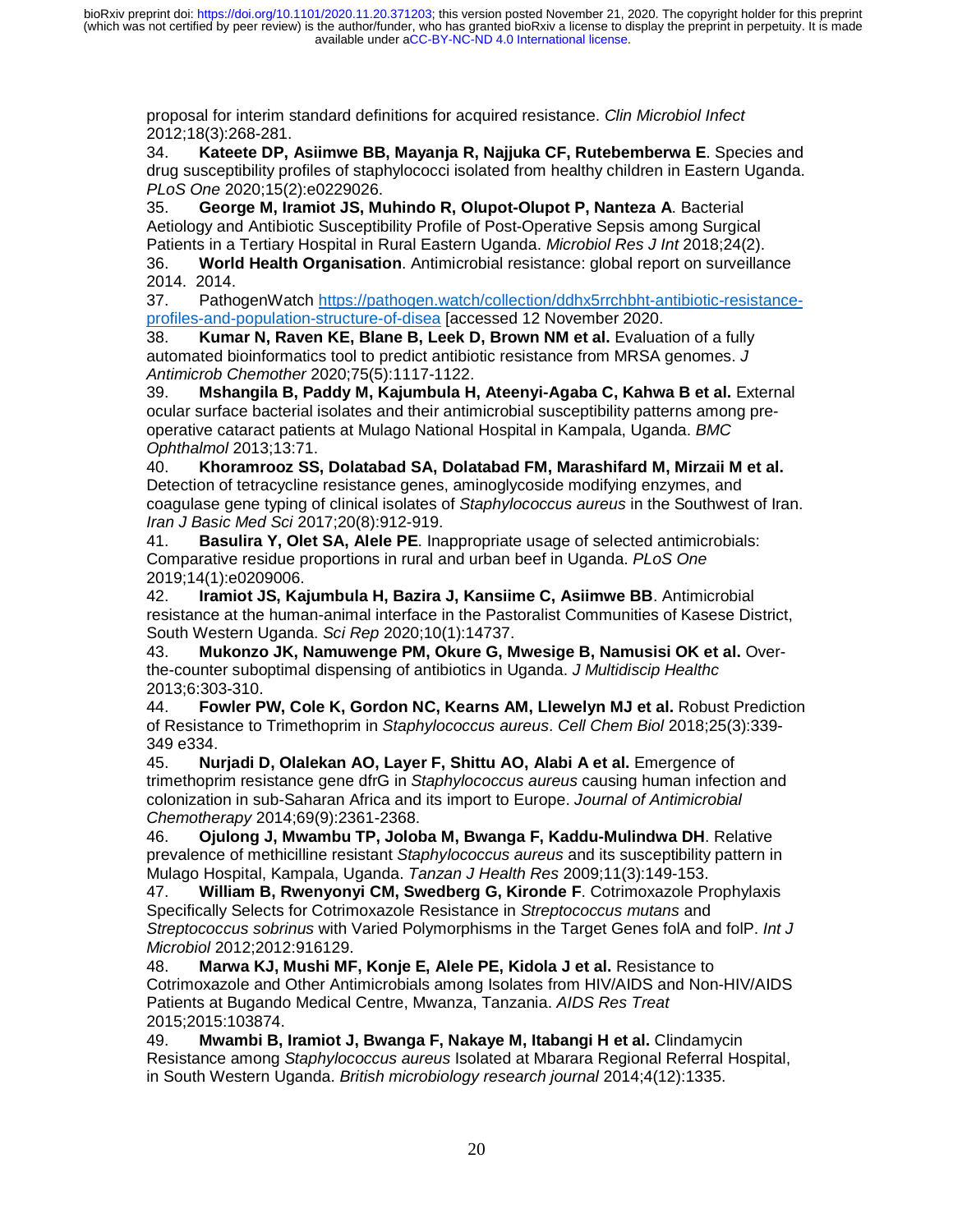50. **Tumuhamye J, Sommerfelt H, Bwanga F, Ndeezi G, Mukunya D et al.** Neonatal sepsis at Mulago national referral hospital in Uganda: Etiology, antimicrobial resistance, associated factors and case fatality risk. *PLoS One* 2020;15(8):e0237085.

51. **Ross JI, Eady EA, Cove JH, Cunliffe WJ, Baumberg S et al.** Inducible erythromycin resistance in staphylococci is encoded by a member of the ATP-binding transport super-gene family. *Mol Microbiol* 1990;4(7):1207-1214.

52. **Drinkovic D, Fuller ER, Shore KP, Holland DJ, Ellis-Pegler R**. Clindamycin treatment of *Staphylococcus aureus* expressing inducible clindamycin resistance. *J Antimicrob Chemother* 2001;48(2):315-316.

53. **Mshana S, Kamugisha E, Miramb M, Chalya P, Rambau P et al.** Prevalence of clindamycin inducible resistance among methicillin-resistant *Staphylococcus aureus* at Bugando Medical Centre, Mwanza, Tanzania. *Tanzania Journal of Health Research* 2009;11(2).

54. **Davis MA, Besser TE, Orfe LH, Baker KN, Lanier AS et al.** Genotypic-phenotypic discrepancies between antibiotic resistance characteristics of Escherichia coli isolates from calves in management settings with high and low antibiotic use. *Appl Environ Microbiol* 2011;77(10):3293-3299.

55. **Blumberg HM, Rimland D, Carroll DJ, Terry P, Wachsmuth IK**. Rapid development of ciprofloxacin resistance in methicillin-susceptible and -resistant *Staphylococcus aureus*. *J Infect Dis* 1991;163(6):1279-1285.

56. **Ruimy R, Maiga A, Armand-Lefevre L, Maiga I, Diallo A et al.** The carriage population of *Staphylococcus aureus* from Mali is composed of a combination of pandemic clones and the divergent Panton-Valentine leukocidin-positive genotype ST152. *J Bacteriol* 2008;190(11):3962-3968.

57. **Schaumburg F, Alabi AS, Peters G, Becker K**. New epidemiology of *Staphylococcus aureus* infection in Africa. *Clin Microbiol Infect* 2014;20(7):589-596.

58. **Kyany'a C, Nyasinga J, Matano D, Oundo V, Wacira S et al.** Phenotypic and genotypic characterization of clinical *Staphylococcus aureus* isolates from Kenya. *BMC Microbiol* 2019;19(1):245.

59. **Obasuyi O, McClure J, Oronsaye FE, Akerele JO, Conly J et al.** Molecular Characterization and Pathogenicity of *Staphylococcus aureus* Isolated from Benin-City, Nigeria. *Microorganisms* 2020;8(6).

60. **Thomas S, Liu W, Arora S, Ganesh V, Ko YP et al.** The Complex Fibrinogen Interactions of the *Staphylococcus aureus* Coagulases. *Front Cell Infect Microbiol* 2019;9:106.

61. **Cao Z, Casabona MG, Kneuper H, Chalmers JD, Palmer T**. The type VII secretion system of *Staphylococcus aureus* secretes a nuclease toxin that targets competitor bacteria. *Nat Microbiol* 2016;2:16183.

62. **Monecke S, Slickers P, Ellington M, Kearns A, Ehricht R**. High diversity of Panton–Valentine leukocidin-positive, methicillin-susceptible isolates of *Staphylococcus aureus* and implications for the evolution of community-associated methicillin-resistant S. aureus. *Clinical Microbiology and Infection* 2007;13(12):1157-1164.

63. **Gillaspy AF, Worrell V, Orvis J, Roe BA, Dyer DW et al.** The *Staphylococcus aureus* NCTC 8325 genome. *Gram-Positive Pathogens, Second Edition*: American Society of Microbiology; 2006. pp. 381-412.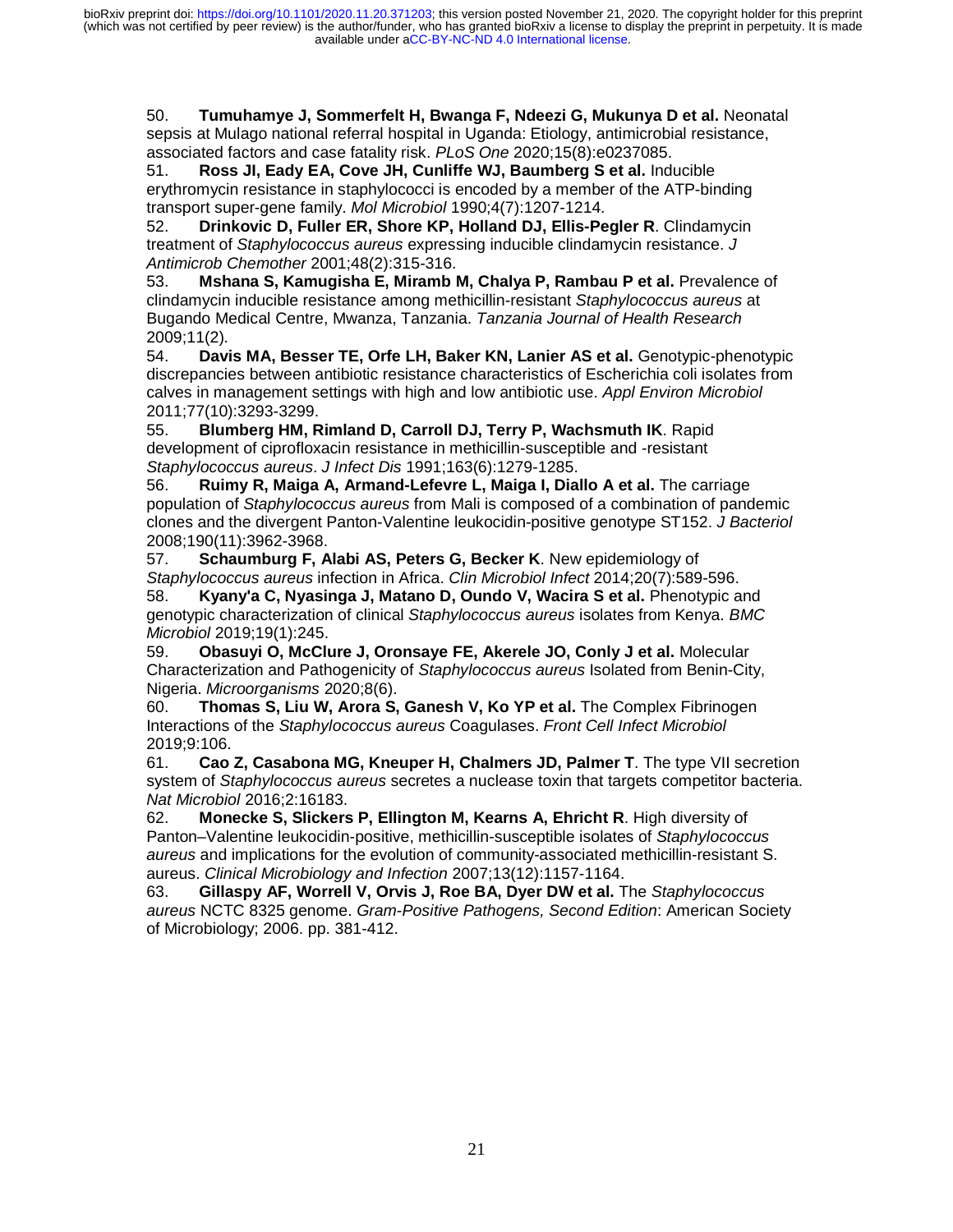Figure 1: Core genome phylogeny of 41 Staphylococcus aureus isolates from Fort Fortal<br>Regional Referral hospital isolated between 2017 and 2019, aligned against the NCTC<br>8325 reference genome [63]. Tree is displayed alongs Regional Referrat Referrat Referration 2018 and 2017 and 2019, aligned against the NCTC<br>8325 reference genome [63]. Tree is displayed alongside antibiotic sensitivity data<br>(coloured black circles represent presence, empty (coloured black circles represent presence, empty circles represent absence, no circle represents no data available); Genotypic antibiotic resistance predictions by<br>PathogenWatch, (coloured squares represent presence of AMR SNP (Ciprofloxacin) or<br>genes (others). For AMR genes shapes represent presence of ant PathogenWatch, (coloured squares represent presence of AMR SNP (Ciprofloxacin) or genes (others). For AMR genes shapes represent presence of antibiotic genes / SNP, according to class. The core genome was generated by SNIPPY [30], and the tree file<br>generated using FastTree [31] using a generalized time-reversible (GTR+CAT) model of<br>nucleotide evolution. Also shown are sample ID, Seque generated using FastTree [31] using a generalized time-reversible (GTR+CAT) model of<br>nucleotide evolution. Also shown are sample ID, Sequence Type (predicted by pubMLST<br>[29]). Virulence gene presence (VFDB) is displayed as nucleotide evolution. Also shown are sample ID, Sequence Type (predicted by pubMLST<br>[29]). Virulence gene presence (VFDB) is displayed as grey circles. Further sample<br>metadata can be found in Supplementary Data 1. [29]). Virulence gene presence (VFDB) is displayed as grey circles. Further sample metadata can be found in Supplementary Data 1.<br>
Metadata can be found in Supplementary Data 1. metadata can be found in Supplementary Data 1.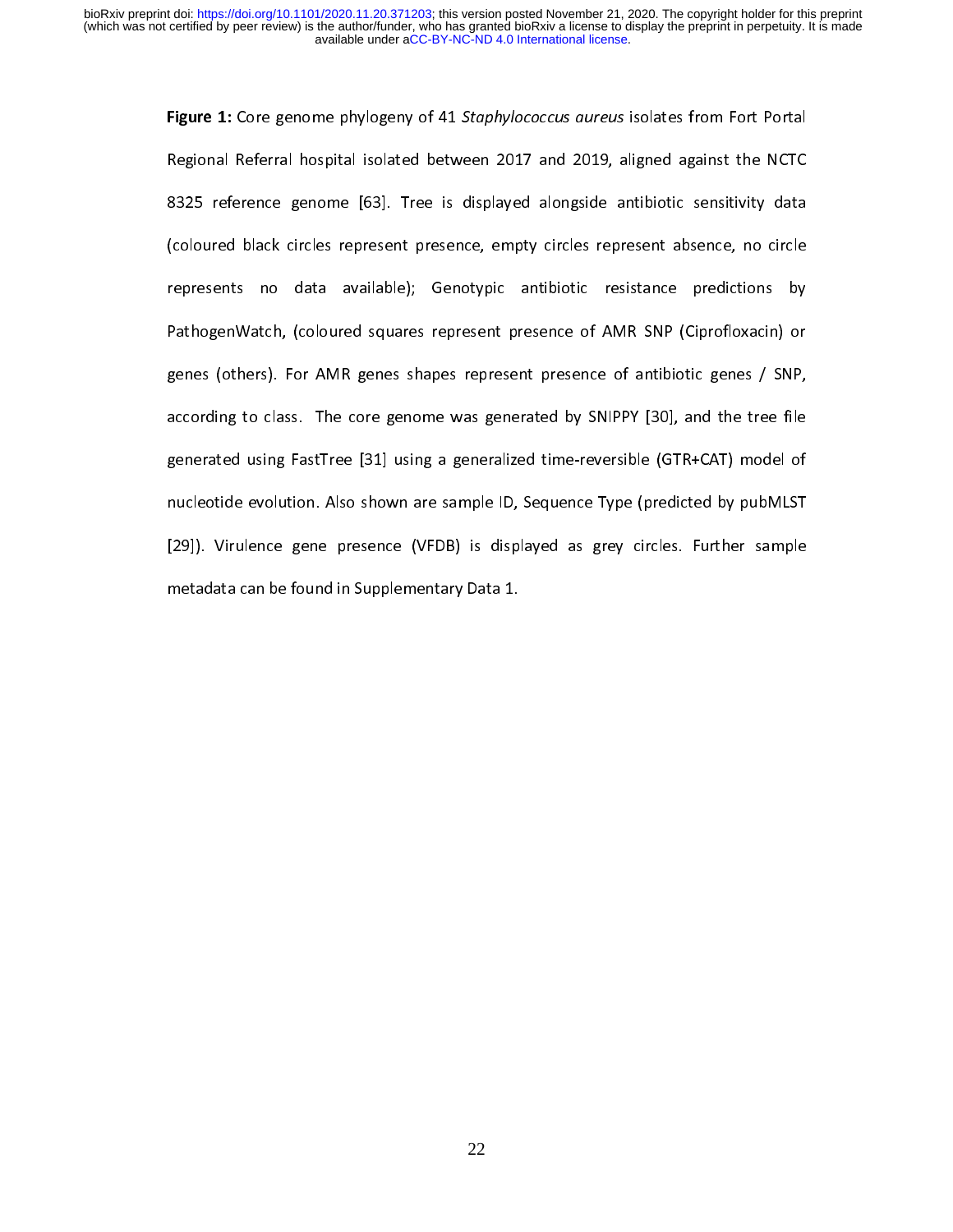available under [aCC-BY-NC-ND 4.0 International license.](http://creativecommons.org/licenses/by-nc-nd/4.0/) (which was not certified by peer review) is the author/funder, who has granted bioRxiv a license to display the preprint in perpetuity. It is made bioRxiv preprint doi: [https://doi.org/10.1101/2020.11.20.371203;](https://doi.org/10.1101/2020.11.20.371203) this version posted November 21, 2020. The copyright holder for this preprint